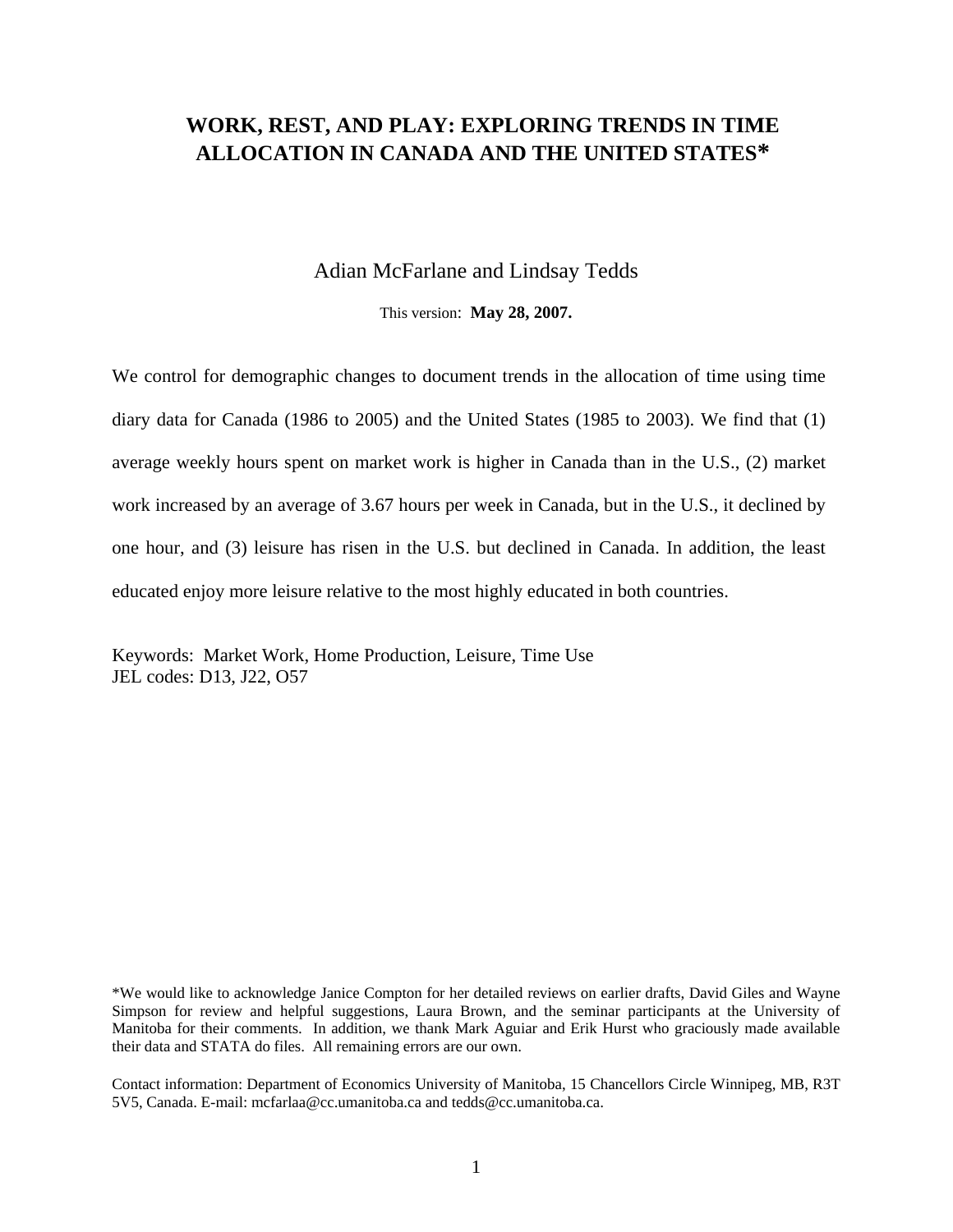## **I. INTRODUCTION**

Individuals can allocate their time endowment amongst a wide range of competing activities. These competing activities fall generally into one of four main categories: market work, non-market work (or household production), leisure, and personal care (e.g. sleep).<sup>1</sup> To date, a great deal of emphasis has been placed on exploring the allocation of time to market work leaving a detailed analysis of time spent on other activities relatively sparse. However, how time is apportioned to activities outside of market work and how the apportionment has changed over time and across countries has implications for economic welfare and policy. In particular, time allocation influences the relative price of goods and services and, hence influences the distribution of income (Juster and Stafford [1991]). Furthermore, differences in time allocation across countries can not only help explain variations in economic growth, but can also elucidate the influence of institutional structures and public policy on individual and family time allocation decisions.

Recently, a detailed and rigorous analysis of trends in time allocation in the United States over the last four decades has become available. Aguiar and Hurst [2007] analyse trends in market work, non-market work, and leisure with time use data spanning 1965 to 2003. Their study is groundbreaking on three fronts. First, they report four alternate measures of leisure. Second, they report and analyse the growing inequality in leisure. That is, how time spent in leisure has changed with respect to men and women of different levels of educational attainment. Third, and probably most important, rather than report unconditional means they report trends in time use controlling for demographic changes based on age, gender, parental status, and level of educational attainment across the entire population.<sup>2</sup> They also explore the influence of changing demographics on the overall unconditional mean change in time use using the Blinder Oaxaca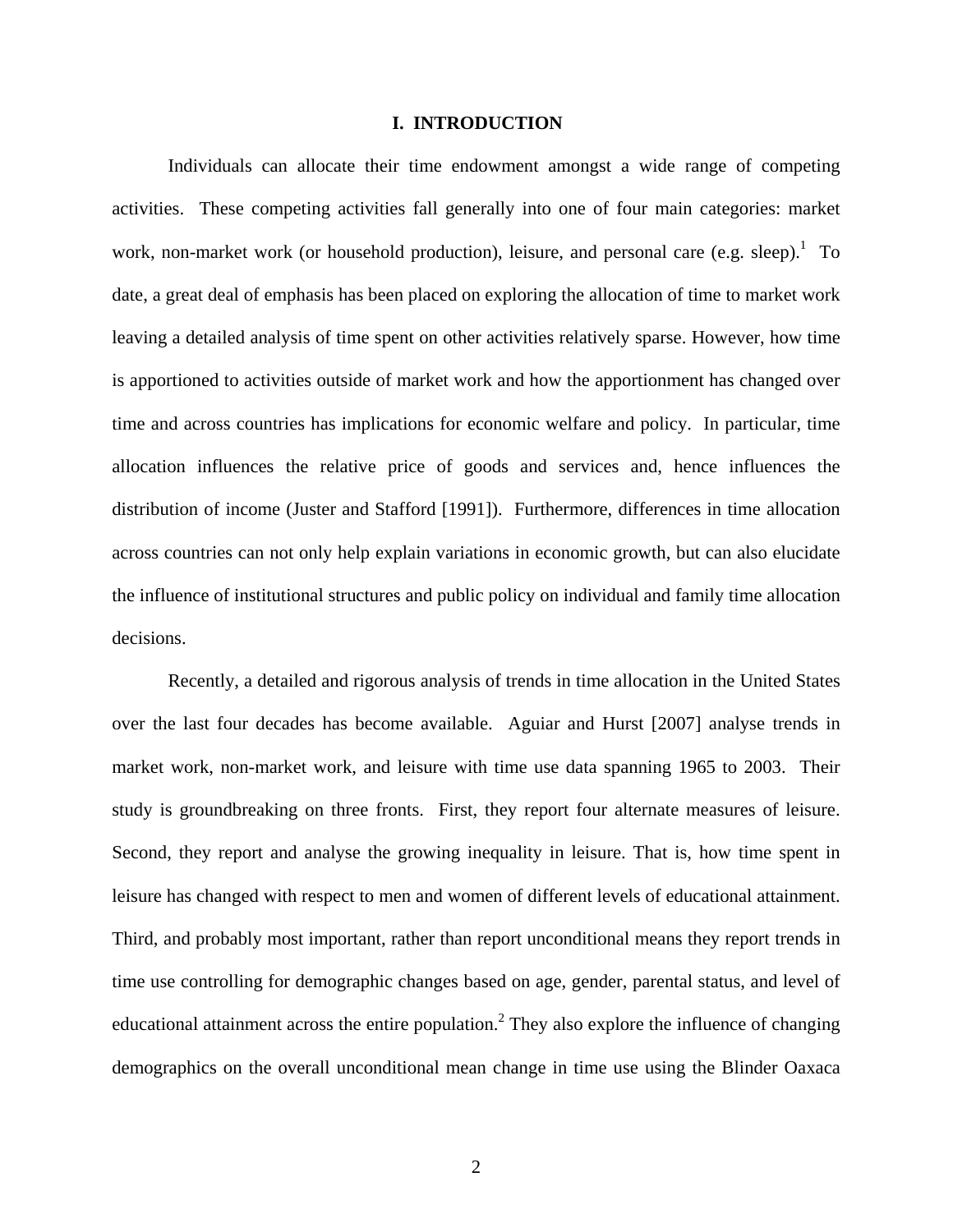decomposition. They find that time allocated to market work has remained relatively stable in the United States, but time allocated to leisure increased dramatically. The changing patterns of time use has been such that, the time allocated to market work by men decreased to support an increase in time spent on leisure, whereas women allocated more time to both work and leisure supported by a decline in the time spent on non-market work. Aguiar and Hurst [2007] document a growing inequality in leisure where the least educated (less than high school) increasingly spend more time on leisure than the highly educated (university trained). In addition, they find that changing demographics has had a role in influencing the time allocated to market work while its effect on other time use categories has been relatively insignificant.

Why control for and analyse the effect of demographic changes on trends in time use? Demographic changes in tandem with social income policy, tax policy, economic conditions, preferences (individual and household), and the opportunity costs of market work among other factors influence the allocation of time. Since World War II, major demographic changes have taken place in both Canada and the U.S. along with other developed nations. These changes include higher levels of educational attainment, the decline in single-earner families, lower levels of fertility, higher levels of immigration, and an aging population. At the same time, there has been significant growth in income and economic development. This coupled with demographic changes has lead to a dramatic rise in the labour force participation of women. In addition, in most of these countries and in particular Canada, there have been significant changes in the structure and level of taxes, social assistance, childcare benefits, maternity and parental level benefits, employment insurance, and pension plans. All these changes have contributed to changes in preferences and changes in the opportunity costs associated with the allocation of time to various activities. For policy purposes, it is important to disentangle how much of the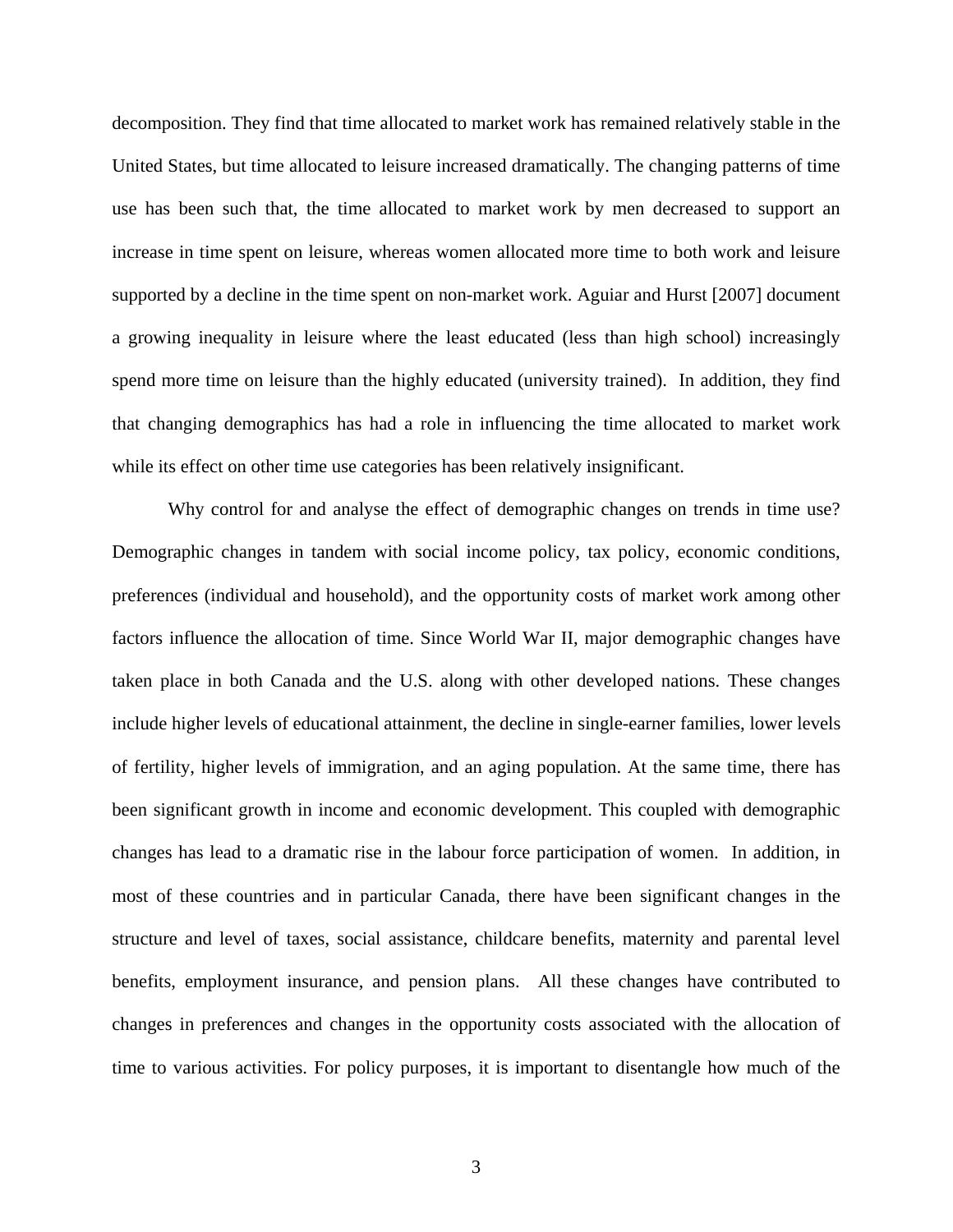change in the use of time is linked to changing demographics and how much is because of policy changes and other factors.<sup>3</sup> By controlling for demographic changes, we are taking the first step in disentangling the impact of demographic, policy, and economic changes on the allocation of time.

The purpose of this paper is to build on the contribution of Aguiar and Hurst [2007] and thereby add to our knowledge of the allocation of time in two aspects. First, using Canadian data from 1986 to 2005, we analyse trends in the allocation of time to leisure, market work, and nonmarket work (including childcare). As in Aguiar and Hurst [2007], we control for demographic changes, report a variety of measures of leisure, and likewise assess if a growing inequality in leisure exist in Canada. Second, the results are compared with those obtained for the U.S. over a similar period, 1985 to 2003. While our primary focus will be on Canada, comparison with the U.S. provides a useful benchmark, which can serve to guide an assessment of the extent to which differences in policy, institutions, and preferences have led to differences in the apportionment of time in the two countries. To our knowledge, this is the first such analysis that has been conducted using Canadian time use data. In addition, we are not aware of any work that compares detailed time use by Canadians to their American counterparts, other than studies that compare time spent on market work. The motivation for this study is to lay a framework for future work that will provide policy prescriptions based on how time has been allocated differently in Canada and the United States. In particular, the set of broad facts that we document on the allocation of time in both countries reflect differences in culture, preferences, economic conditions, institutions, policy, and systems of taxation among other factors.

In sum, our main results are as follows. First, we find that Canadians work more hours per week than Americans do and in addition, the hours spent on market work has increased in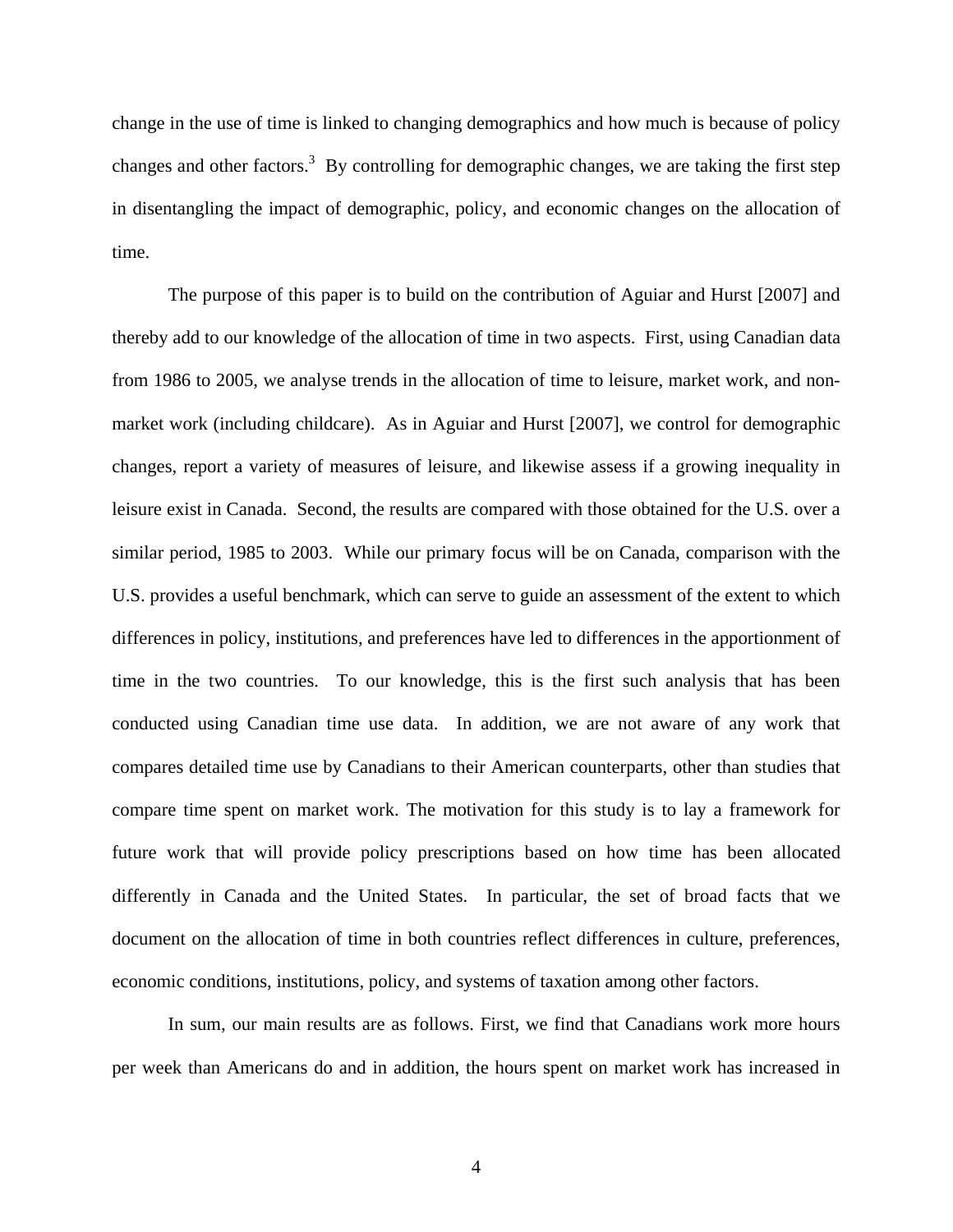Canada but declined in the United States. Consistent with their rising labour force participation rate, women in both countries increased the time spent on market work. Second, the time spent on non-market work increased for Canadian men and declined modestly for American men. American and Canadian women spend less time on non-market work but they still spend about double the time on this activity compared to their male counterparts. Further, Americans generally spend more time on childcare than Canadians do and this is true across both sexes in each country. Third, the time spent on leisure defined in a variety of ways has either trended downwards or remained relatively stable in Canada. In the United States, leisure has generally trended upwards. Fourth, a leisure inequality exists in both countries, whereby the least educated spent the most time on leisure compared to the highly educated. This inequality in leisure is growing among women and men in United States. In Canada the inequality in leisure is growing for Canadian women but narrowing for Canadian men. Fifth, we find that there is a role for changing demographics and changes in the allocation of time within demographic groups in explaining the overall unconditional change in market work, non-market work and leisure in Canada.

The rest of this paper is as follows. In section II, we describe the data and the methodology. In section III, we present the trends in time use. In section IV, we report the Blinder Oaxaca decomposition for market work, non-market work and one of the leisure measures. A summary and suggestions for future research conclude.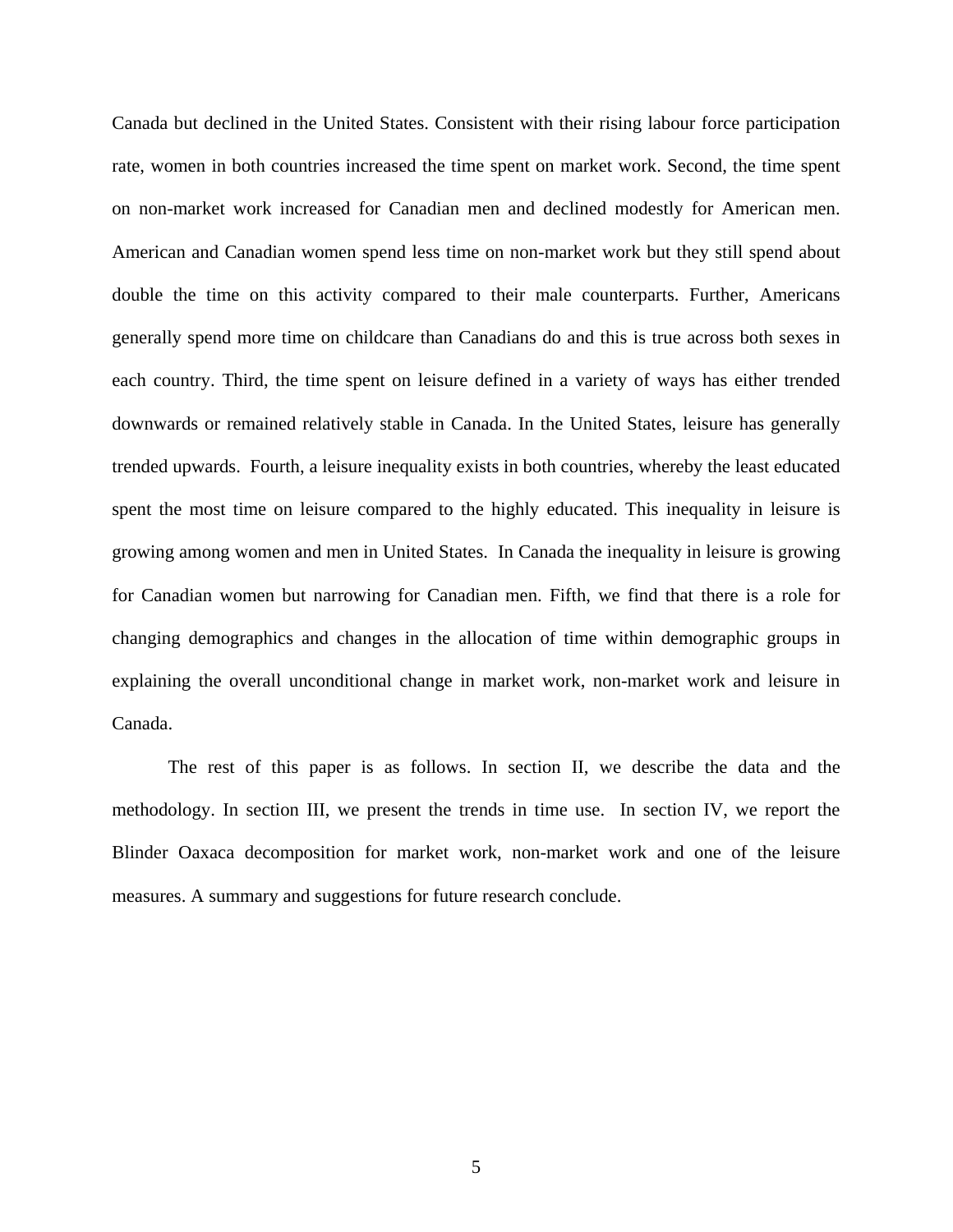## **II. DATA AND METHODOLOGY**

# II.A. Data

The data used in this paper come from time use budget surveys. Time use data are generally well suited for analysing changing patterns of time spent on a wide variety of activities. First, the time use data are rich in demographic information such as sex, age, parental status, marital status, and level of educational attainment. Second, other surveys, such as the Survey of Labour and Income Dynamics (SLID) in Canada and the Panel Study of Income Dynamics (PSID) in the U.S., do not offer the level of detail on activities outside of market work. Finally, surveys like the SLID or PSID tend to provide less accurate measure of the use of time compared to time diary data (Robinson and Godbey, [1999]). In particular, these surveys typically ask the respondent estimate the number of hours spent in an activity in some previous reference period. The problem with this is that respondents tend to recall the period when the activity was most prominent, and thus overestimating the amount of time spent on the activity (Juster and Stafford, [1991]).

The Canadian time use data were obtained from the General Social Surveys (GSS). The GSS is conducted annually and focuses on various aspects of Canadian life. Trends in time use were examined in 1986, 1992, 1998, and  $2005<sup>4</sup>$ . The survey is conducted by telephone and the target population in each survey is the non-institutionalized population aged 15 and over living in one of the ten provinces.<sup>5</sup> Each survey is designed such that the time diary information was collected evenly over the 12 months of the year. The GSS includes survey weights that adjust for the approximately 2% of the target population without a home phone, the age and sex distribution of the population, and so that each day of the week was equally represented. The sample sizes in each survey were, 9,946 in 1986, 8,996 in 1992, 10,749 in 1998 and 19,597 in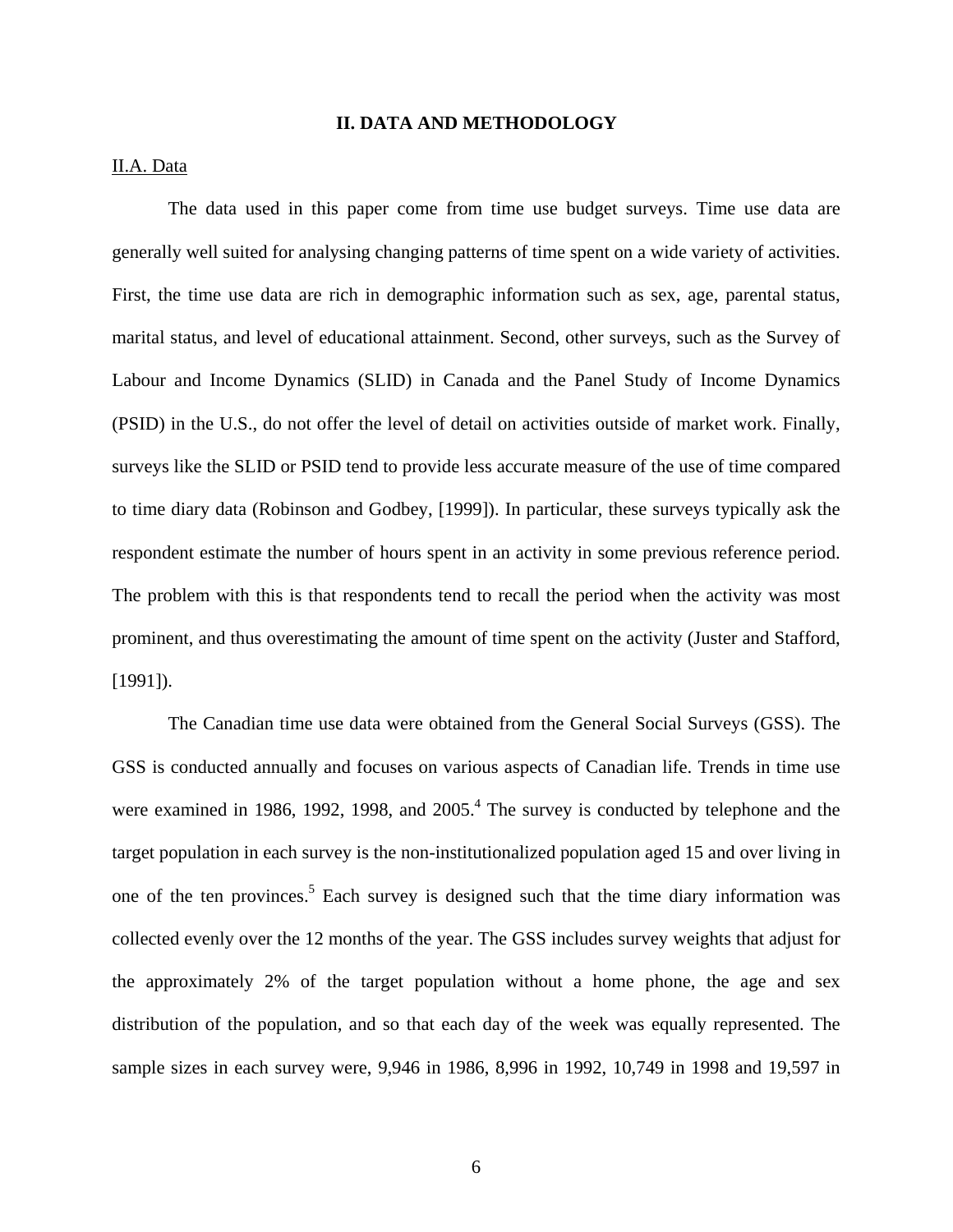$2005.<sup>6</sup>$ 

The U.S. data were obtained from on time use surveys conducted in 1985 and 1992-1994 by the Survey Research Centre at the University of Maryland and in 2003 by the Bureau of Labour Statistics. Following Aguiar and Hurst, we treat the 1992-1994 survey as year 1993 given that the median respondent was in 1993. Surveys are conducted by telephone interview and are nationally representative with respect to households with a phone. Survey sample weights within each survey ensure that each day of the week was equally representative and that age and sex distribution were taken into account. For comparison purposes, we make use of the compilation of the U.S. data available from the website of Aguiar and Hurst.<sup>7</sup> The sample sizes for the U.S data are 4,939 in 1985, 9,383 in 1993 and 20, 720 in 2003.

In documenting the allocation of time, it is important that we measure the same activities in both countries.<sup>8</sup> The level of time use aggregation are largely the same in both Canada and the United States rendering most our aggregate activity measures the same in both countries. Slight differences exist in some subcategories of activities but this is unavoidably due to the level of aggregation within each survey across countries and over time. In addition, it should be noted that we are comparing data from 1986 to 2005 in Canada with data from 1985 to 2003 in the United States.

 In this paper, we analyse trends in the allocation of time across various subgroups of the working age population controlling for changes in demographics. The working age population has a significant bearing on the determination of economic growth and distribution of national income by virtue that they supply the most labour hours to the market. The study of their time allocation decisions is thus of some import. We restrict our working age population to be those individuals age between 20 and 64 excluding retires, and students whose time allocation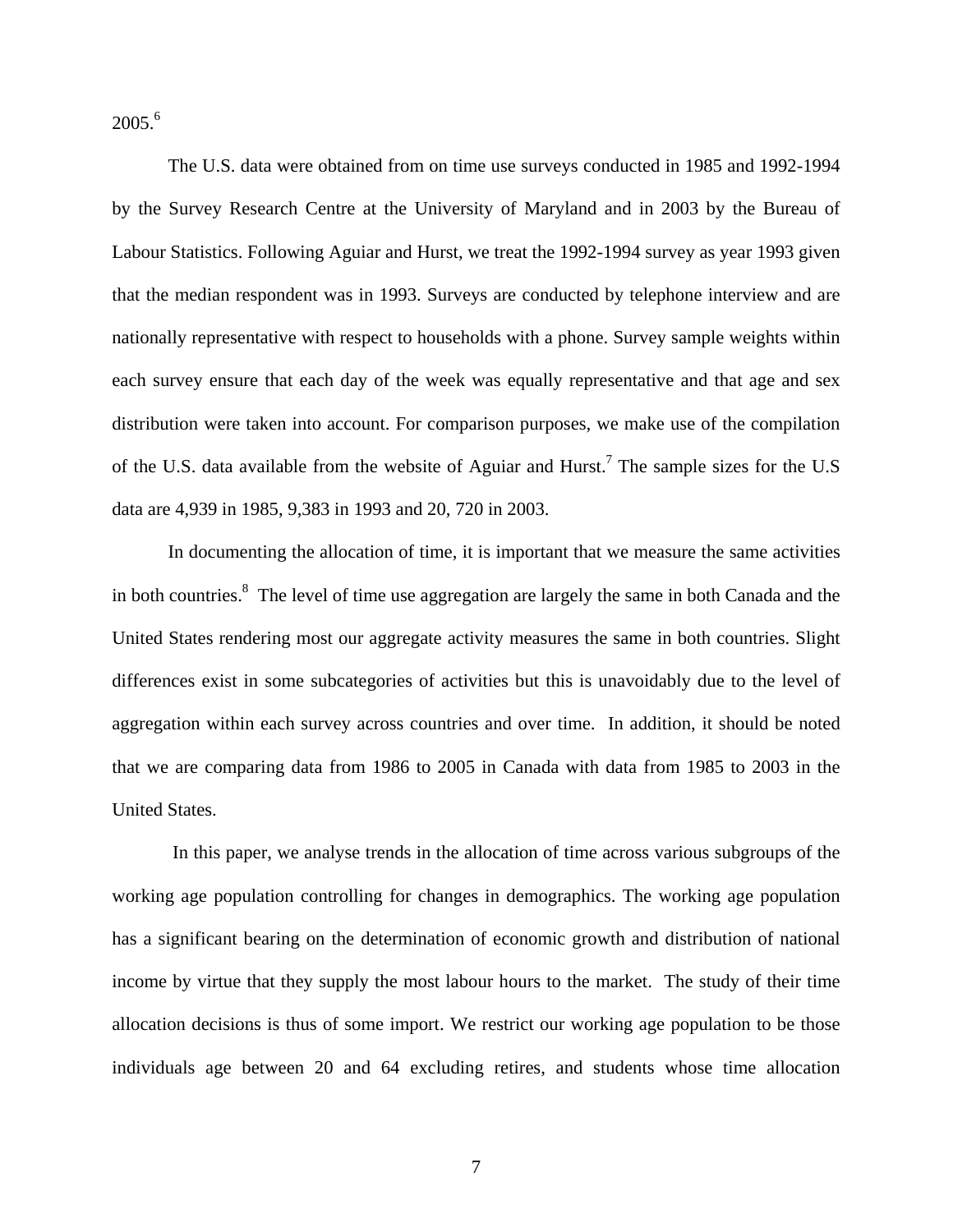decisions are likely to be significantly influenced by the acquisition of human capital. Our sample also excludes individuals who did not report their level of educational attainment, and whose time diary summed to a complete day.<sup>9</sup> Time diaries are collected in minutes per day, so we first convert to hours per seven-day week by multiplying by seven and dividing by sixty. We thus report the average weekly hours spent on across each activity per working age adult.

#### II.B. Methodology

To estimate trends in time use conditional on demographics we apply the fixed weight procedure used by Aguiar and Hurst [2007] for each country. First, we pool the time use data and adjust the survey weights so that each day of the week and survey is represented equally. Second, demographic cells are created for each activity based on age (20-29, 30-39, 40-49, 50-59, 60- 64), gender (male or female), parental status (whether at least one child under the age of 19 is present in the home or not) and level of education (less than high school, high school, some college or at least university graduate). This yields 72 demographic cells for each survey year from which we calculate 72 demographic cell means.<sup>10</sup> The demographic weight associated with each demographic cell is the percentage of the pooled sample (compilation of all surveys in a particular country) that is within each demographic cell. From this we calculate the mean weekly hours spent on an activity adjusted for demographics as the demographically weighted average of the cell means for that activity.

We report the conditional mean time spent on market work, non-market work, and leisure including their subcategories, for Canada and the United States across both sexes and with respect to levels of educational attainment. There are many ways in which to discuss the trends in time. Our approach will be present the results for each time use activity by comparing average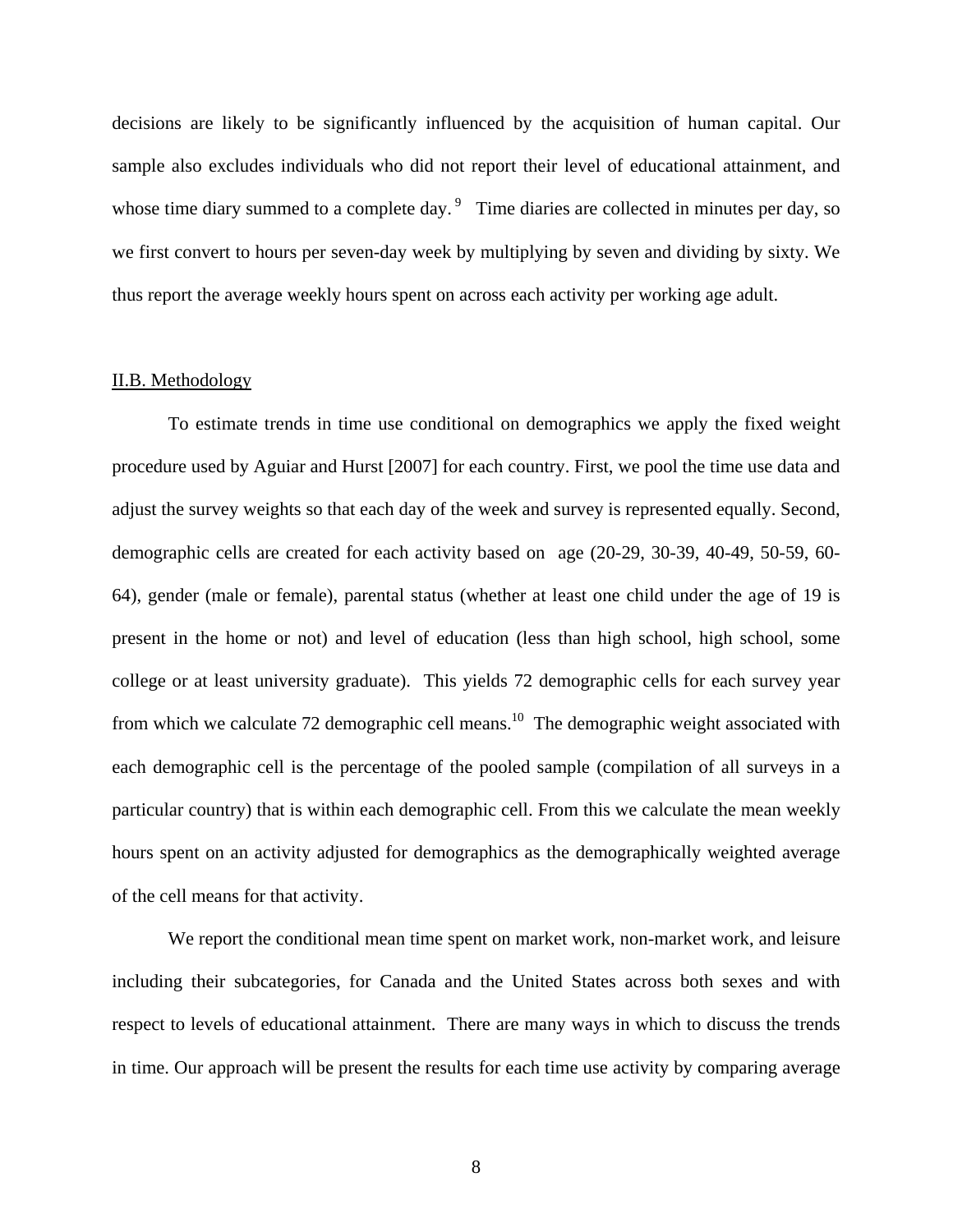hours per week controlling for demographics spent in 2005 for Canada and in 2003 in the United States across the entire population and then across men and women. This is then followed by a discussion the conditional change in the average weekly hours over the approximately two decades in each country.

Our final analysis of the role of demographics in time allocation will involves assessment of how much of the unconditional change in the average hours per week from 1986 to 2005 can be explained by evolving demographics and the portion explainable by changes in the allocation of time within demographic groups in Canada. We do this by reporting a Blinder Oaxaca decomposition of for market work, non-market work, and leisure for the Canadian population as a whole and then for men and women. Following, Aguiar and Hurst [2007] the methodology of the decomposition is briefly as follows. Let  $Y_i$  be the vector of average hours per week spent on activity *i* by demographic groups in survey *t* and  $W_{it}$  the demographic weights in survey *t*. Then the unconditional average time spent on an activity adjusted by  $W_{it}$  is simply  $W_{it}Y_{it}$ . So the unconditional mean change in hours per week for an activity from 1986 to 2005 can be written as  $W_{i2005}Y_{i2005} - W_{i1986}Y_{i1986}$  which can be decomposed as  $(W_{i2005} - W_{i1986})Y_{i2005} + W_{i1986}Y_{i1986}$  $(Y_{i_{1}^{2005}} - Y_{i_{1986}})W_{i_{1986}}$ . The term  $(W_{i_{2005}} - W_{i_{1986}})Y_{i_{1986}}$  is the part of the total unconditional mean change due to changes in the demographic weights between 1986 and 2005 evaluated at the 2005 cell means. The term  $(Y_{i2005} - Y_{i1986})W_{i1986}$  is the portion of the unconditional change that is a result of changes within demographic groups between 1986 and 2005 evaluated at the 1986 demographic weights.

Alternately, unconditional mean change in hours per week in an activity from 1986 to 2005 can be decomposed as  $(W_{i2005} - W_{i1986}) Y_{i1986} + (Y_{i2005} - Y_{i1986}) W_{i2005}$ . The term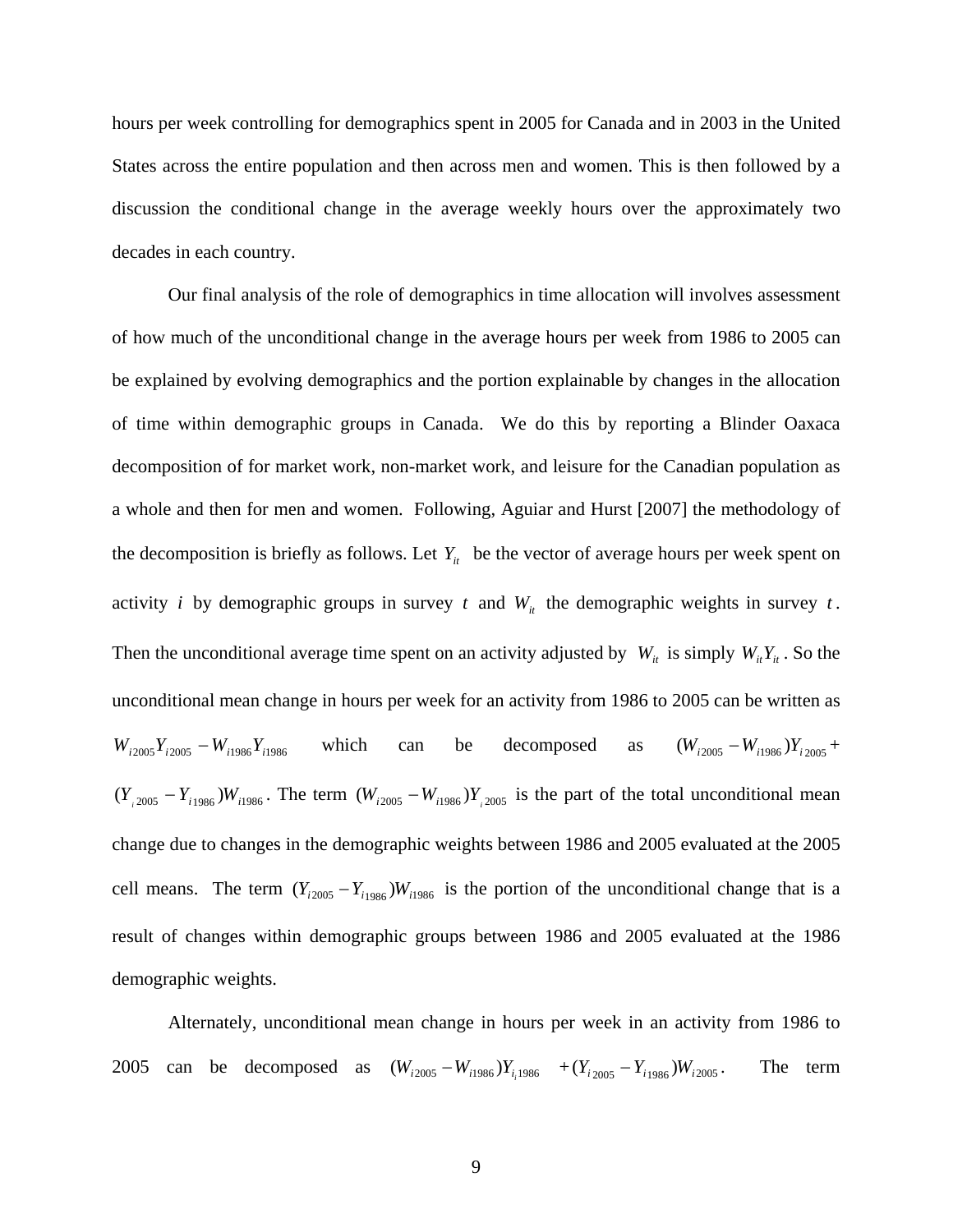$(W_{i2005} - W_{i1986}) Y_{i1986}$  is the part of the total unconditional change due to changes in the demographic weights between 1986 and 2005 evaluated at the 1986 cell means. The term  $(Y_{i_{1}^{2005}} - Y_{i_{1986}})W_{i_{2005}}$  is the portion of the unconditional change that is a result of changes within demographic groups between 1986 and 2005 evaluated at the 2005 demographic weights. We report and discuss both decompositions.

## **III. THE ALLOCATION OF TIME**

## III. A. Market Work

 Total market work is the sum of the time spent on all activities related to paid employment. This includes job search, overtime work, travelling to and from work, and work related activities (commute during work, breaks and idle time, eating and snacks, and other uncodeable work activities). Core market work is the sum of time spent on work at the main job, other jobs, and overtime work. Given that there might be shifts in time use among work activities, we document subcategories of market work to ascertain what activities are responsible for trends observed. We begin by discussing time use trends at the end of the period in each country and then analyse trends over time. Table 1 reports the results for market work, core market work, and related subcategories.

 In 2005, Canadians spent an average of 37.29 hours per week on market work while Americans spent 31.64 hours per week in 2003 (table 1 panel A row 1). The time spent on core market work (panel A table 1 row 2) was of 31.44 hours per week in 2005 in Canada and 28.57 hours per week in the United States in 2003. Time spent travelling to and from work was 3.37 hours per week in Canada in 2005 compared to 2.53 hours in 2003 in the U.S. (table 1 panel A row 3). In addition work related activities was only 0.30 hours per week in the U.S. in 2003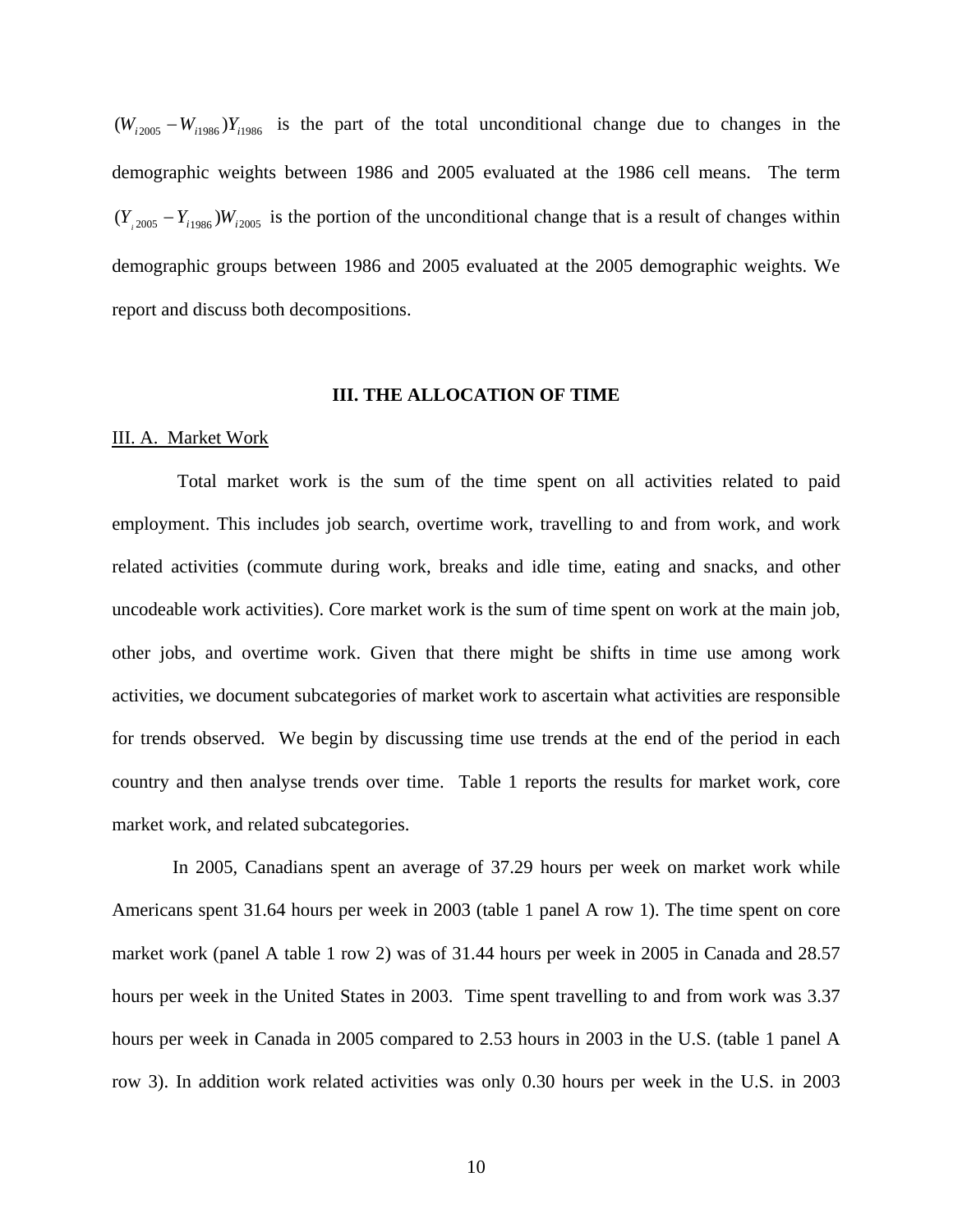while in Canada in 2005 this was 2.71 hours per week. The sum of work related activities and time spent commuting to and from work account for the larger difference between market work and core market work in Canada. That is, while Canadians work more than Americans do, part of that arises because Canadians spent more hours per week travelling to and from work, idling at work, and taking breaks at work.

The average hours per week across spent on market work across the entire population can potentially mask important differences between men and women. Weekly market work hours by gender are reported in panels B and C of table 1. From table 1 panel B row 1, Canadian men in 2005 spent an average of 45.15 on total market work and 38.07 hours per week on core market work. The comparative figures for 2003 in U.S. are 39.50 and 35.49 hours per week. Women in Canada in 2005 spent an average of 29.57 and 24.92 hours per week on market and core market work respectively (table 1 panel C). While, women in the U.S. spent 24.83 and 22.58 hours per week on market and core market work in 2003. What is true in aggregate is also true across gender; Canadian men and women work more than their counterparts in the United States.

Table 1 also allows us to examine trends in market work time across both countries. From panel B, in Canada, from 1986 to 2005, men increased core market work and market work by 2.55 and 1.57 hours per week respectively, but the change is not statistically significant. In contrast, American men decreased time spent on core market work and market wok by 3.61 and 1.13 hours per week respectively, but again the change is not statistically significant. From panel C, Canadian women increased market and core market work hours per week by 5.9 and 5.34 respectively. On the other hand, market and core market work for American women trended up by 1.52 and 2.82 hours per week (not statistically significant).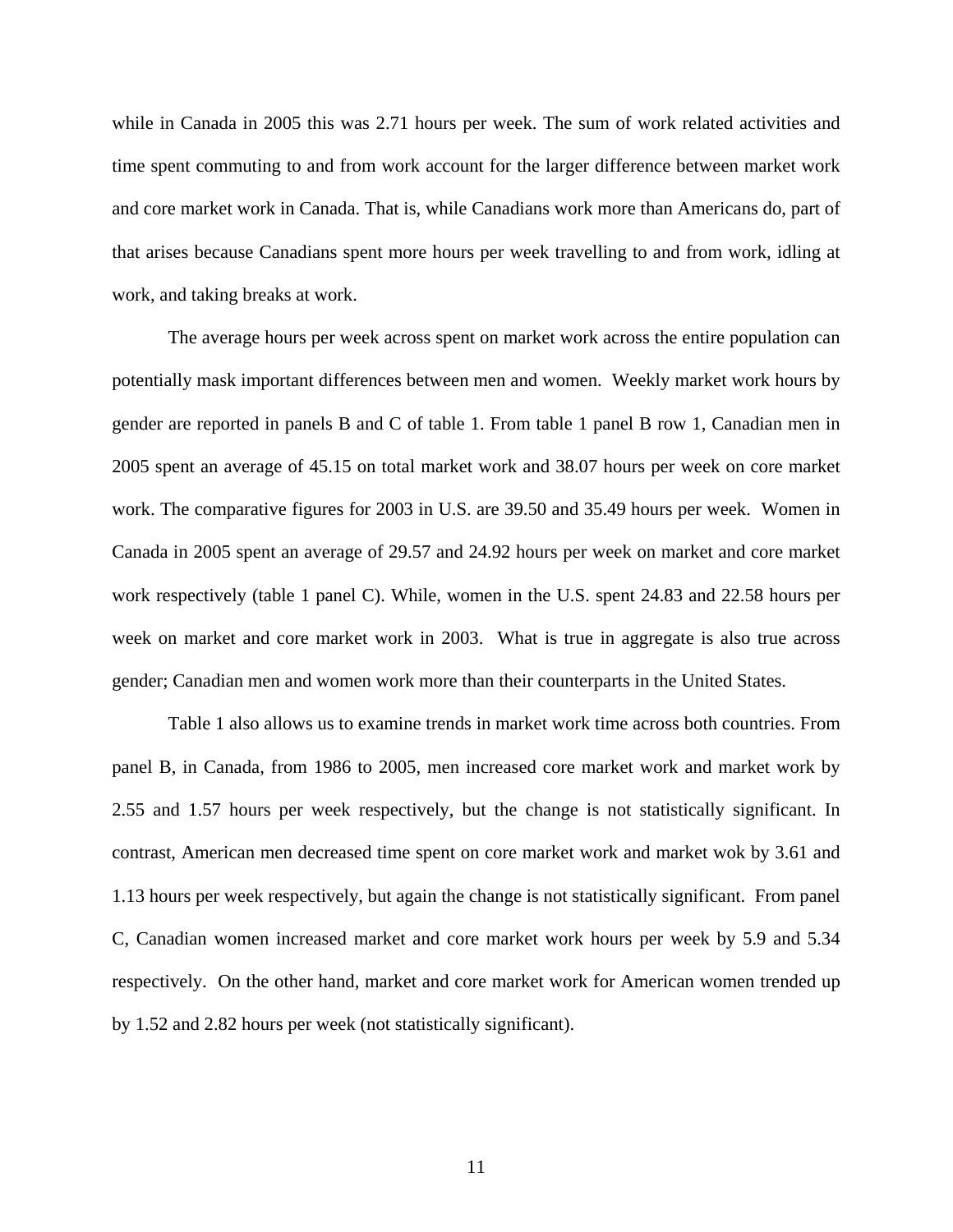#### III. B. Non-Market Work and Childcare

Non-market work (home production) includes all the time spent on activities related to unpaid work but excluding own medical care. We separate out and examine 3 subcategories of non-market work, time spent on core-non market work, shopping for goods and services and childcare activities. Core non-market work primarily involves do-it-your self-activities that plausibly have close substitutes in the goods and services market. These activities include meal preparation, home maintenance, and routine housework such as laundry and ironing, etc. Time spent obtaining goods and services involve everyday shopping for goods, and shopping for personal and professional services (excluding medical care). Childcare is the sum of time spent on primary, recreational and educational childcare activities. Results are reported in table 2.

From panel A table 1 row 3, time devoted to non-market work plus childcare was about the same in 2005 in Canada (23.46 hours per week) as in the U.S. in 2003 (23.68 hours per week) for the entire population. However, there are differences in the apportionment of time within activity subcategories. In 2005 Canadians spent 11.34 hours per week on core non-market work while Americans spent 8.57 hours per week (panel A table 1 row 5). In addition, Canadians spent less time shopping for goods and services in 2005 than Americans did in 2003 (4.93 vs. 5.22 hours per week). When it comes to childcare, Americans spent 5.46 hours per week in 2003 while Canadians spent 4.58 hours per week (panel A table 1 row 3).

 We next turn our attention to the differences across gender. The results for men and women are reported in panels B and C of table 2 respectively. Canadian and American men spent about the same time on non-market work and on shopping for goods and services in 2005 and 2003 respectively (table 2 panel B row 6). Men in Canada spent an average of 13.62 hours per week on non-market work activities of which 3.76 were devoted to obtaining goods and services.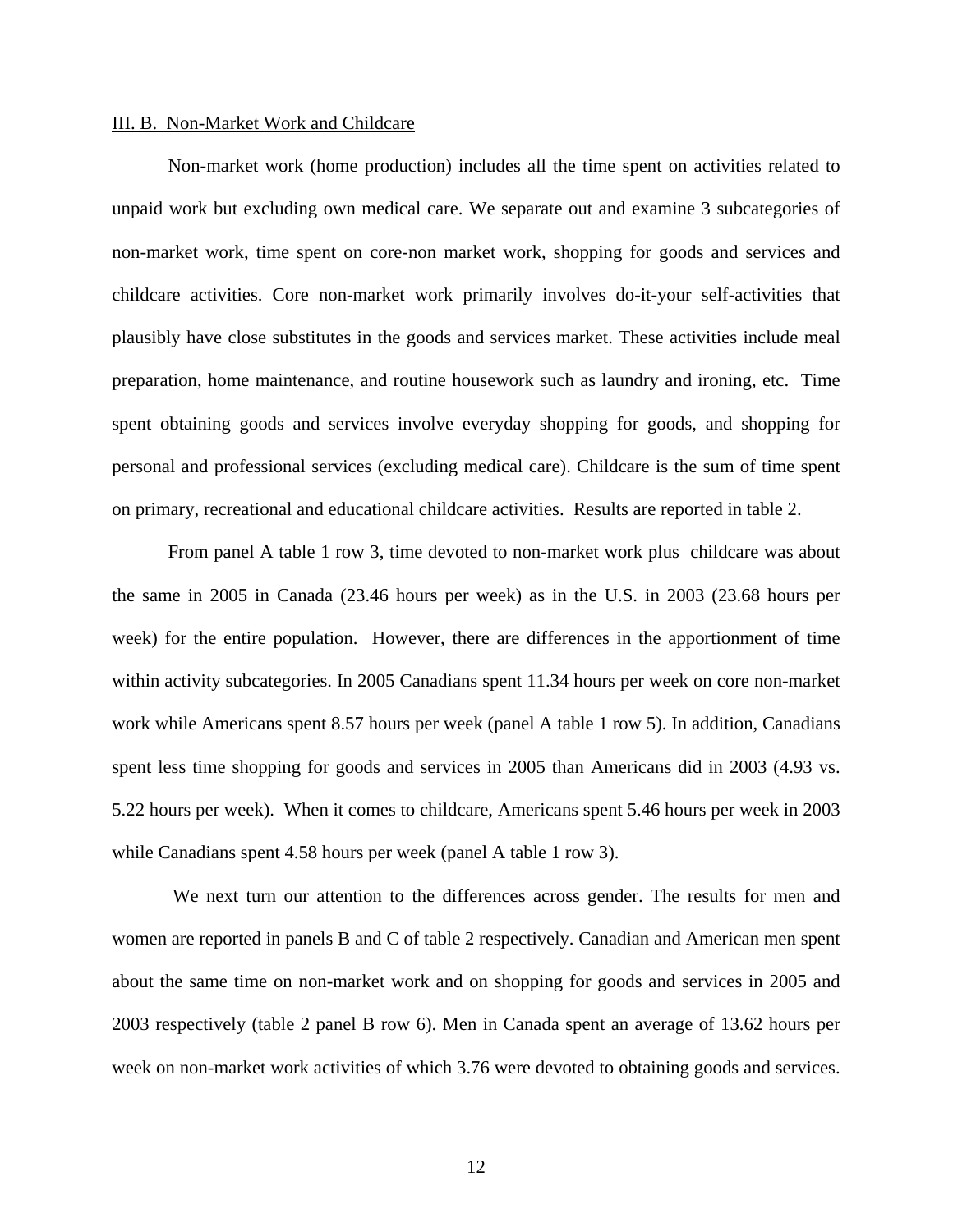Similarly, American men spent 13.43 hours per week on non-market work and 4.33 hours obtaining goods and services. Examining childcare, Canadian men spent 2.76 hours per week in 2005 while American men spent 3.24 hours per week in 2003.

 The fact that women continue to bear the burden of labour within the household is evident from table 2 panel C. Canadian women spent 24.05 hour per week in 2005 on nonmarket work, which is almost double the time devoted by Canadian men. Similarly, American women spent an average of 22.5 hours per week on non-market work in 2003, which is again almost double the time spent by American men. At the end of the period Canadian and American women spent approximately 6 hours per week obtaining goods and services. In terms of childcare, American women spent 7.46 hours per week in 2003 compared to 6.35 hours per week devoted in 2005 by Canadian women. Similar to the time devoted to non-market work by men, Canadian and American women spent about double the time than men in their respective countries.

We now turn our attention to the trends in non-market work and childcare. We limit our discussion to differences across men and women. From table 2 panel B, we note that Canadian men increased non-market work by 1.7 hours per week but decreased time spent obtaining goods and services by 1.19 hours per week. At the same time core non-market work increased by 1.52 hours per week for men in Canada. On the other hand, for American men, the time spent on nonmarket work, core non-market work and on shopping for goods and services was unchanged over the period 1986 to 2003. With respect to time spent on childcare, men in Canada spent 0.97 hours more per week over the period (not statistically significant). On the other hand American men spent 1.58 hours more per week in 2003 relative to 1985.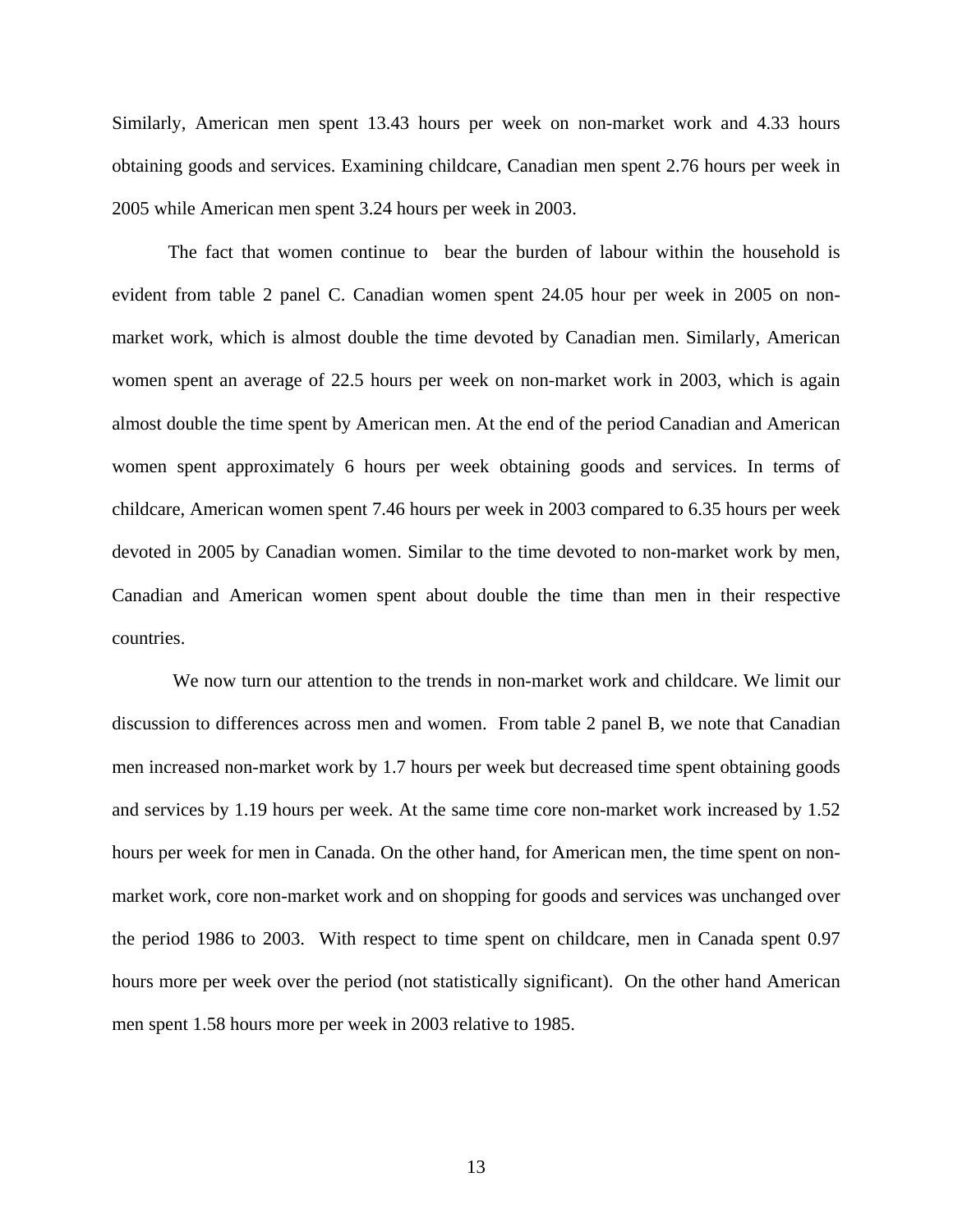From, table 2 panel C, unlike men, time spent on non-market had a strong downward trend for women in the U.S., -4.50 hours per week, and Canada, -1.25 hours per week ( both not statistically significant). A part of this decline comes from the decline in core non-market for American, -3.75 hours per week, and Canadian women, -1.82 hours per week (both not statistically significant). The time spent shopping for goods and services declined 1.03 hours per week for Canadian women and declined 0.92 hours per week for American women. On the other hand, childcare trended up by 1.22 and 2.00 hours per week for women in Canada and the U.S. respectively.

#### III. C. Total Work and Childcare

Total work is the sum of non-market work and market work. The average weekly hours for Canadian and American men and women are shown in table 2 panels B and C row 2. As perhaps expected given the results so far, Canadian men spent more time in total work more in 2005 than American men in 2003 (58.77 vs. 52.96 hours per week). Similarly, Canadian women spent more time on total work than American women (53.61 vs. 47.47 hours per week). Adding the time spent on childcare to total work we find that the Canadian men and women still spent more time than their American counterparts on these activities take together, even though Americans spent more time on childcare in 2003 than Canadians in 2005. Total work increased by 3.26 and 4.24 hours per week for Canadian men and women respectively. In contrast total work declined for American women and men in  $(-4.36 \text{ and } -3.04 \text{ hours per week respectively})$ though the magnitude of the decline is not statistically significant.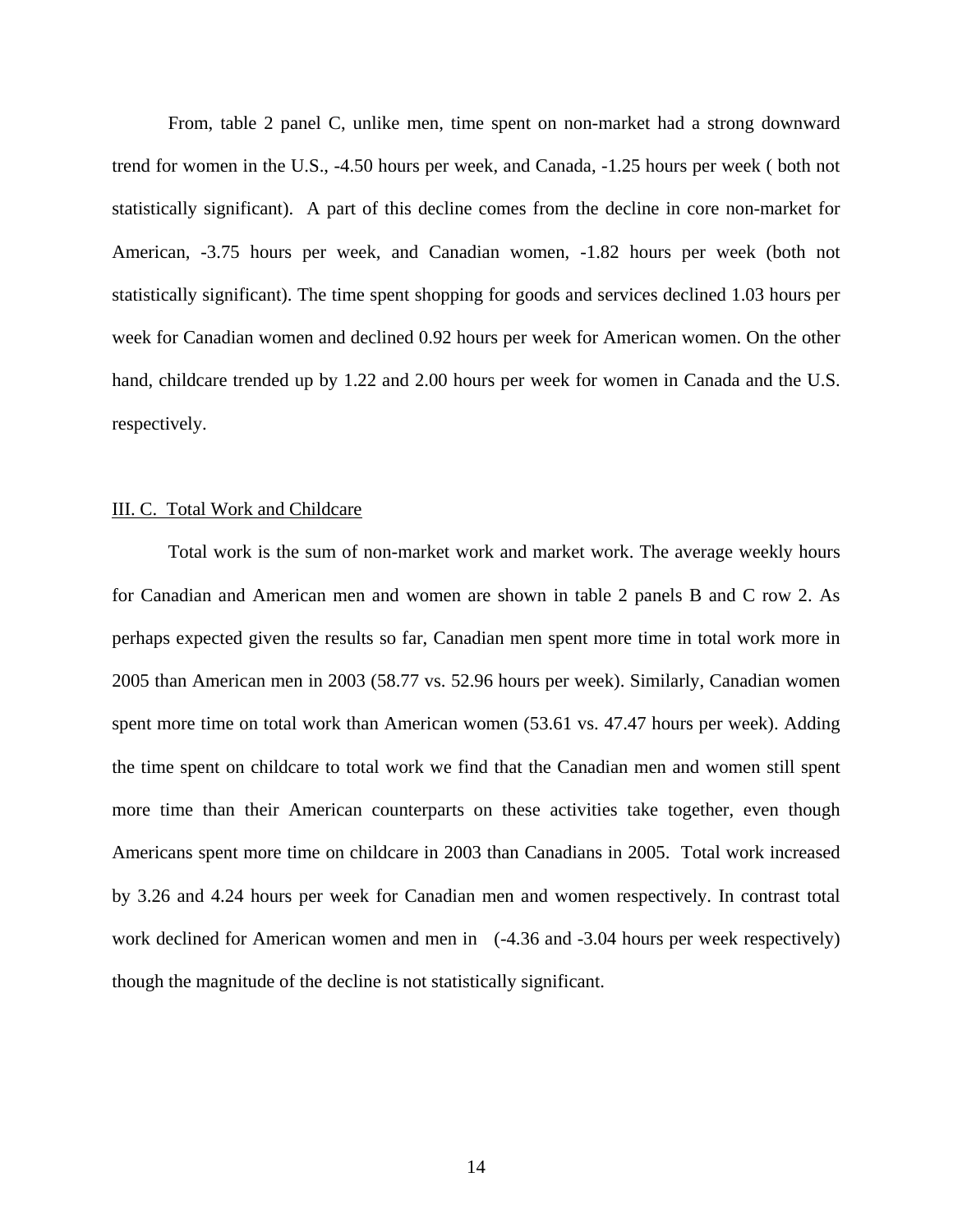#### III. D. Leisure

The most common definition of leisure is that is it is the complement of the set of activities that are usually required to be performing during the day, such as market work, nonmarket work and childcare. A more narrow measure would be to define leisure as the set of activities that yield direct utility such as, gardening and pet care, socializing, entertaining, active, recreation, watching television among other related activities. Leisure can be also be defined as an individual's perception of the quality of the activity experience rather than the duration of the activity itself (see Wilson [1980]). Given the lack of consensus of a definition for leisure, we follow Aguiar and Hurst [2007] and define four alternate measures. Leisure measure 1 is the sum of time spent on entertainment and social activities, sports, hobbies, gardening and pet care, media and communication, and relaxation activities. Leisure measure 2 is the sum leisure measure 1, private activities (such as sex) and personal care activities such as eating, and personal bathing. Leisure measure 3 is the sum of leisure measure two and time spent on childcare activities. The final measure, leisure measure 4 is the time available after time to total work (market work and non-market work) has been expended.

The time spent in leisure is reported in table 3 for Canada and the United States. In all leisure measure categories, Americans in 2003 spend more time on leisure time than Canadians in 2005. In the narrowest measure, leisure 1, Canadians spent an average of 33.08 hours per week while American spent 35.53. In the broadest leisure category, leisure 4, Americans spent 118.4 hours per week, which is almost eight hours more than the time spent by Canadians per week. The fact that Americans enjoy more leisure time than Canadians per week is reflective of trends over the two decades. In Canada, the time spent on leisure measures 1, 2, and 3 has remained relatively unchanged from 1986 to 2005. However, in Canada leisure 4 the residual of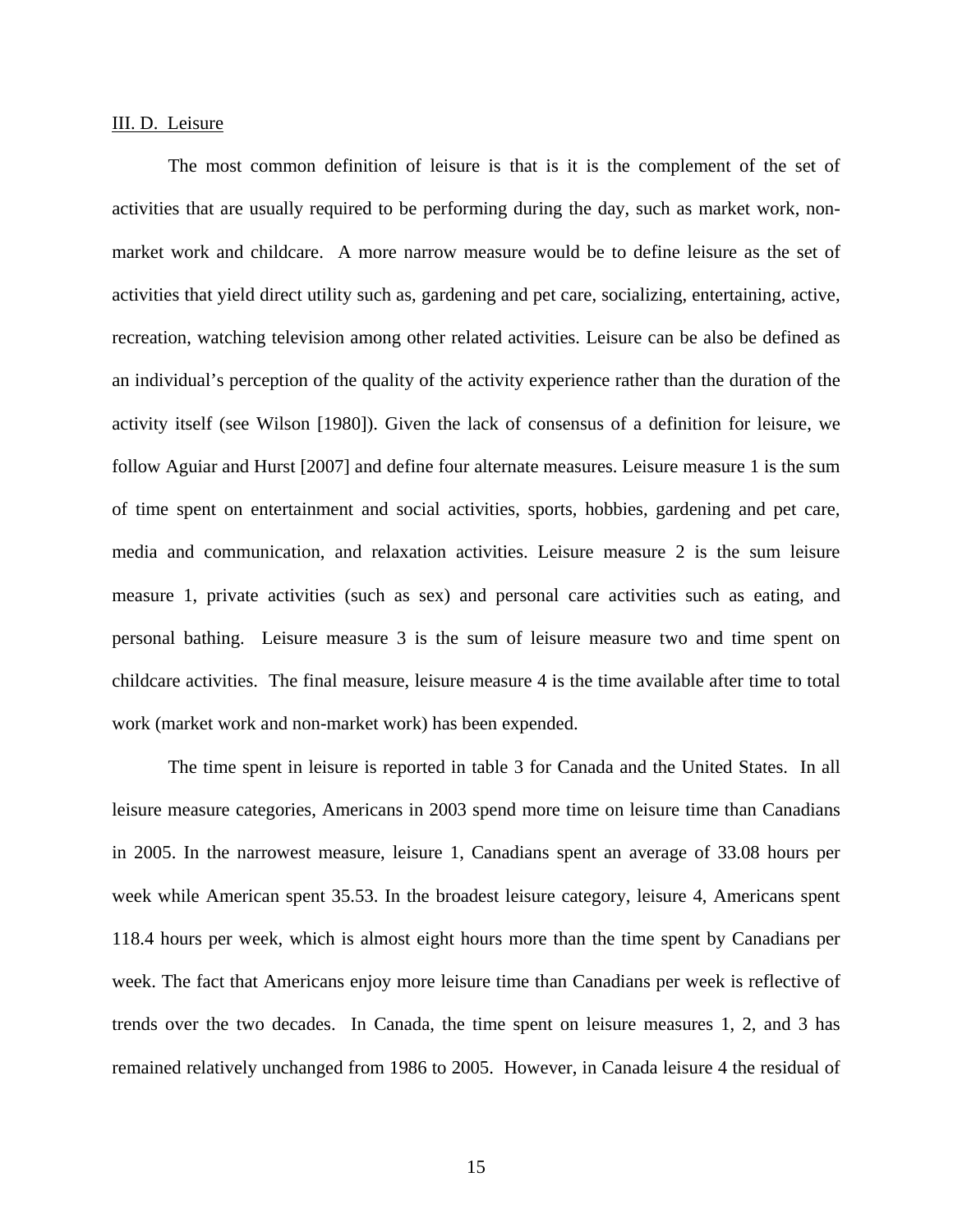total work declined by 3.96 hours per week for the entire population and 3.27 and 4.63 hours per week for men and women respectively( panels A, B, and C respectively,). In the U.S., leisure defined in a variety of ways increased by 2.06 to 4.25 hours per week for men (table 3 panel B) and ranged from -1.02 to an increase of 2.99 hours per week for women (all changes not statistically significant).

 The trends so far reported potentially mask changes in how time is allocated to various activities within leisure. We decompose and report some of the major activity subcomponents of leisure 2 and leisure 4 for Canada for men and women in tables 4 and 5. From table 4 men (panel A) and women (panel B) increased time spent sleeping and napping by 1.78 and 1.53 hours per week respectively. Personal care declined by 3.36 and 3.81 hours per week for men and women respectively. In terms of watching television, men decreased their hours by 1.63 per week while women had a modest decline of 0.49 hours per week (statistically insignificant). Men and women increased gardening and pet care by 1.3 and 1.42 hours per week respectively. With respect to hobbies men increased their average weekly hours by 1.61 while women have reduced the time they spent by 0.73 hours per week. Both men and women spent less time reading per week (decline of 1.91 and 1.27 hours respectively) while the time they spent eating (meals away from market work) declined by 2.65 and 2.70 hours per week respectively.

Time spent on active sports increased by 0.33 hours per week for men and by 0.38 hours per week for women. At the same time, the time spent on all sporting actives increased by 0.93 and 1.29 for men and women respectively. In addition, walking and hiking increased for both men and women (0.38 and 0.54 hours per week respectively). From the 1992 time use survey onwards respondents were asked to report time spent on the computer for general use and surfing the net and composing e-mails. This time use category is a subcomponent of the time spent on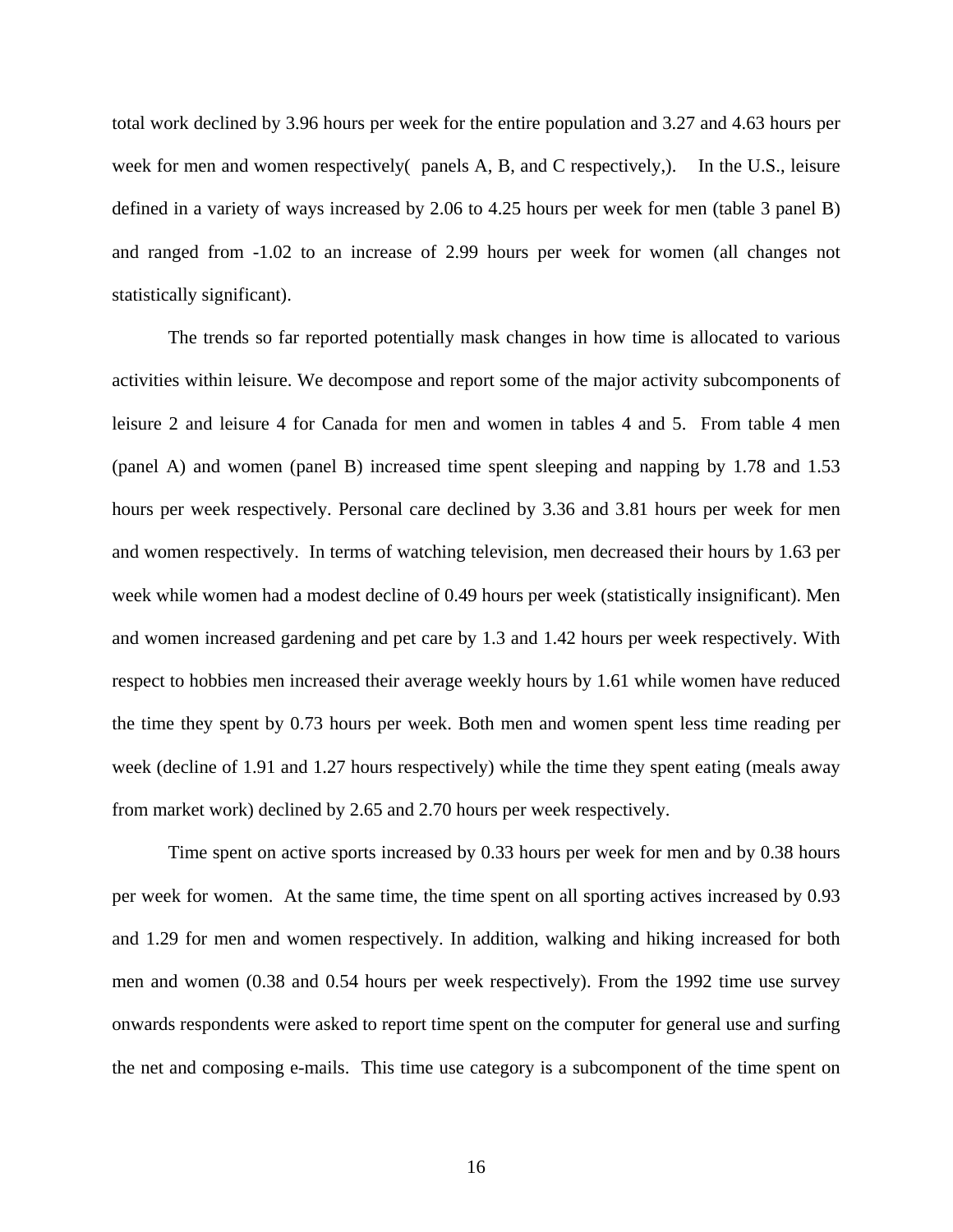games. From the 1986 to 2005, the time sent on games increased by 1.40 and 0.39 hours per week for men and women respectively. However, this change reflect that from 1992 to 2005 time spent on computer usage increased by an average of 1.51 hours per week for men and 1.01 hours per week for women.

Leisure measure 4 has had the most dramatic decline in Canada and this is true for both men and women. Leisure 4 is the residual of total work and includes leisure 3 (entertainment and recreational activities, sports active and passive, personal care and childcare) and what we call civic- medical care (civic oriented, voluntary and religious activities, own medical care, care to other adults, education and other uncodeable non-work activities including time gaps). We separate out and add together subcomponents of civic-medical care and report trends in table 5. We did not report individual subcomponents because of their relatively small economic magnitudes. From table 5 we note that civic-medical care activities declined by 2.38 and 2.93 hours per week for men and women respectively. These changes represent over fifty percent of the overall decline in leisure 4 for men and women.

## III.E. Education and Market Work

Trends in market work by gender and educational attainment are shown in tables 6 and 7 for Canada and U.S. respectively. From table 6 panel A, for men Canada, we observe that hours worked is positively related with the level of educational attainment. For example, the least educated men in 1986 worked 10.25 hours less than the mostly highly educated. However, over the last two decades the gap in hours worked between the least educated and the highly educated men in Canada has declined. In 2005, least educated men worked only 3.75 hours per week less than highly educated men. Following from this trend, over the two decades the change in market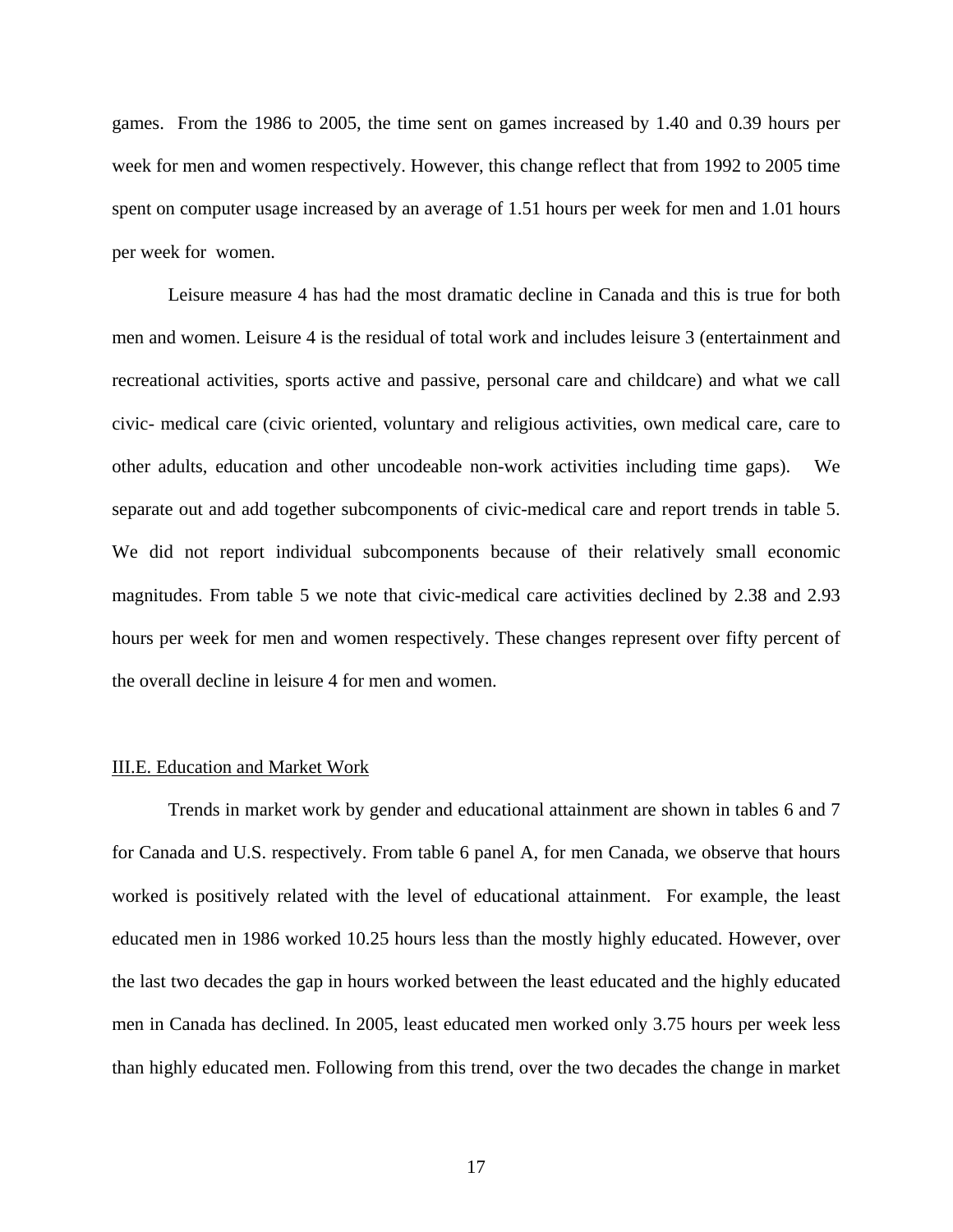work hours is negatively related to level of educational attainment. In 2005, the least educated increased market hours by 4.73 hours while the mostly highly educated decreased time spent in market work by only 1.77 hours per week.

In the U.S., for men the relationship between educational attainment and hours worked is not as clear as in Canada. In 1985, highly educated worked the least number of weekly hours (41.63) while those men who had some college level education worked the highest number of hours (45.3) (panel A table 7). However, by, 2003 this trend was reversed with the highly educated men working the most hours (45.06) and now the least educated men working the smallest number of weekly hours (32.88). From 1985 to 2003, hours worked decreased with level of educational attainment for men in the United States. Therefore, while highly educated men increased their weekly market hours by 3.43, least educated men reduced their hours by 10.12 hours per week.

We now turn our attention to how market work has evolved with respect to women with different levels of educational attainment in both countries. In Canada, market work increases with educational attainment for women (table 6 panel D). Women of all educational attainment, increased market work hours from 1986 to 2005, with the least educated having the smallest increase (3.58 hours per week) and women with a high school diploma having the largest increase (8.15 hours per week). While this has occurred the gap between the hours worked by the least educated and the most highly educated has not narrowed. In 1986, women who were university graduates worked 12.05 more hours per week than high school dropouts while in 2005 they worked 13.74 more hours than this group of least educated women.

Similar to Canada, the time devoted to market work increases with the level of educational attainment among American women (table 7 panel D). However, over the period the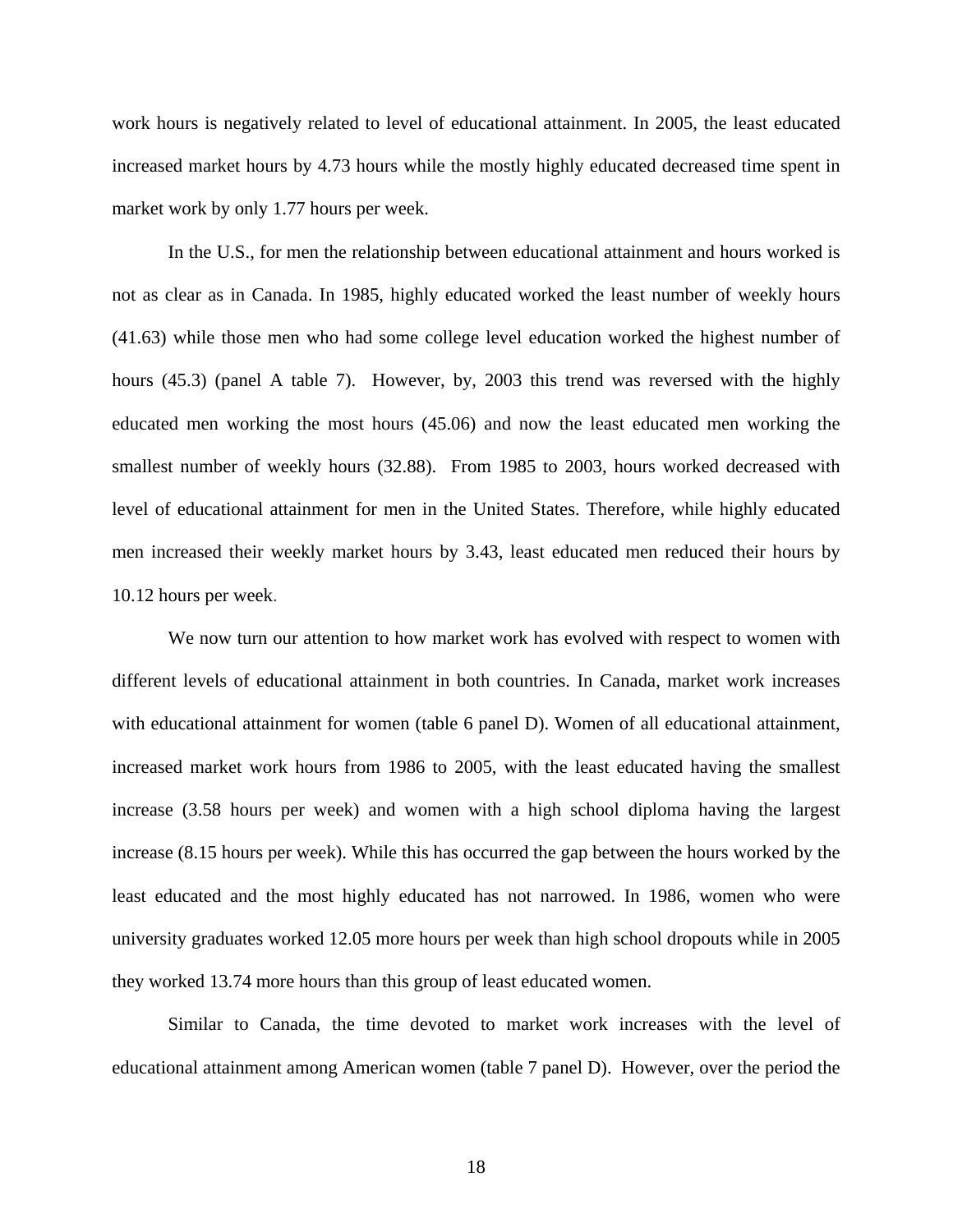increase in market work decreases with the level of educational attainment. In 1985, least educated women market work hours fell by 2.35 hours per week while highly educated women increased market work hours by 4.93 hours per week (table 7 panel D row 4). Given this trend, the difference between highly educated and least educated women increased from 8.35 to 15.58 hours per week over the period.

#### III.F. Education and Non-Market Work

In Canada, men of all educational attainment increased their weekly hours spent on nonmarket work (table 6 panel B). In 1986 least educated men spent 0.44 hours fewer per week that highly educated men. However, by 2005 least educated men spent 15.03 hours on non-market work, which is 1.76 more hours than highly educated men. In the U.S., there is no clear linear relationship between non-market work and educational attainment (table 7 panel B). However, on average highly educated American men spent more time non-market work than least educated American men. In 2003, the least educated men worked 3.73 hours per week while the most educated worked 13.73 hours (table 7 panel B row 2).

Examining trends in non-market for women in Canada, we observe that non-market work decreases with educational attainment. However, from 1986 to 2005 the time spent on nonmarket work decreased with the level of educational attainment. In 1986 least educated women spent 10.04 more hours per week than highly educated women did, but by 2005, this difference diminished by 3 hours per week. In all educational categories, the time devoted to non-market work fell except for University educated women who increased the time spent on non-market work by 0.45 hours per week. The trend in the U.S. is similar to that in Canada. For American women non-market work diminishes with educational attainment. In 2005, highly educated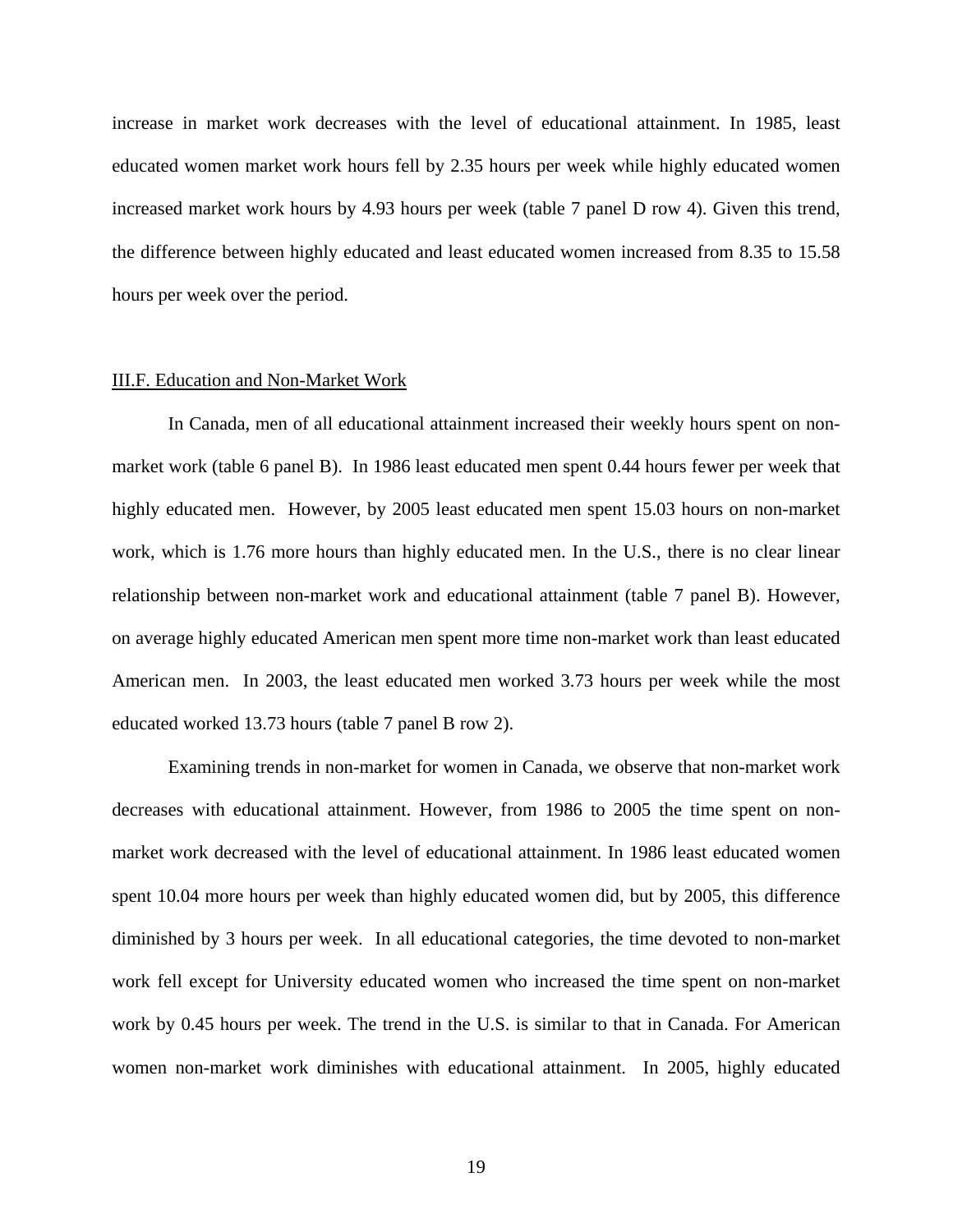women spent 20.76 hours in non-market work, which is 5.46 hours less than the time devoted by least educated women. However similar to Canada, women of all educational level devoted less time to non-market work in 2003 compared to 1986.

## III.G. Education and Leisure

In this section, we characterize how educational attainment has evolved with respect to our second leisure measure, which encompasses time spent on gardening and pet care, social and recreational activities, and personal care. In Canada, leisure decreases with educational attainment for men (table 6 panel C row 1 to 4). Highly educated men spent 10.06 hours per week less on leisure than least educated men in 1986. However, by 2005 this difference had fallen to 6.47 hours per week. In fact, of the three educational groups, highly educated men increased leisure by 2.62 hours per week while leisure declined for all other educational categories with men with some college training experiencing the largest decline in leisure (2.02 hours per week). Thus while there is an inequality in leisure to the extent the least educated spend more time on leisure this gap is narrowing.

In the U.S., the leisure time spent by men also decreases with educational attainment (table 7 panel C). In addition, the leisure increase over time is negatively related to educational attainment. Therefore, in 2003 the least educated had increased leisure by 8.54 hours per week while the highly educated had in fact decreased time spent in leisure by 5.62 hours per week (table 7 panel C row 4). In contrast to the results for Canada, there is an inequality in leisure in U.S. and this has increased over time. This result mirrors the findings of Aguiar and Hurst [2007].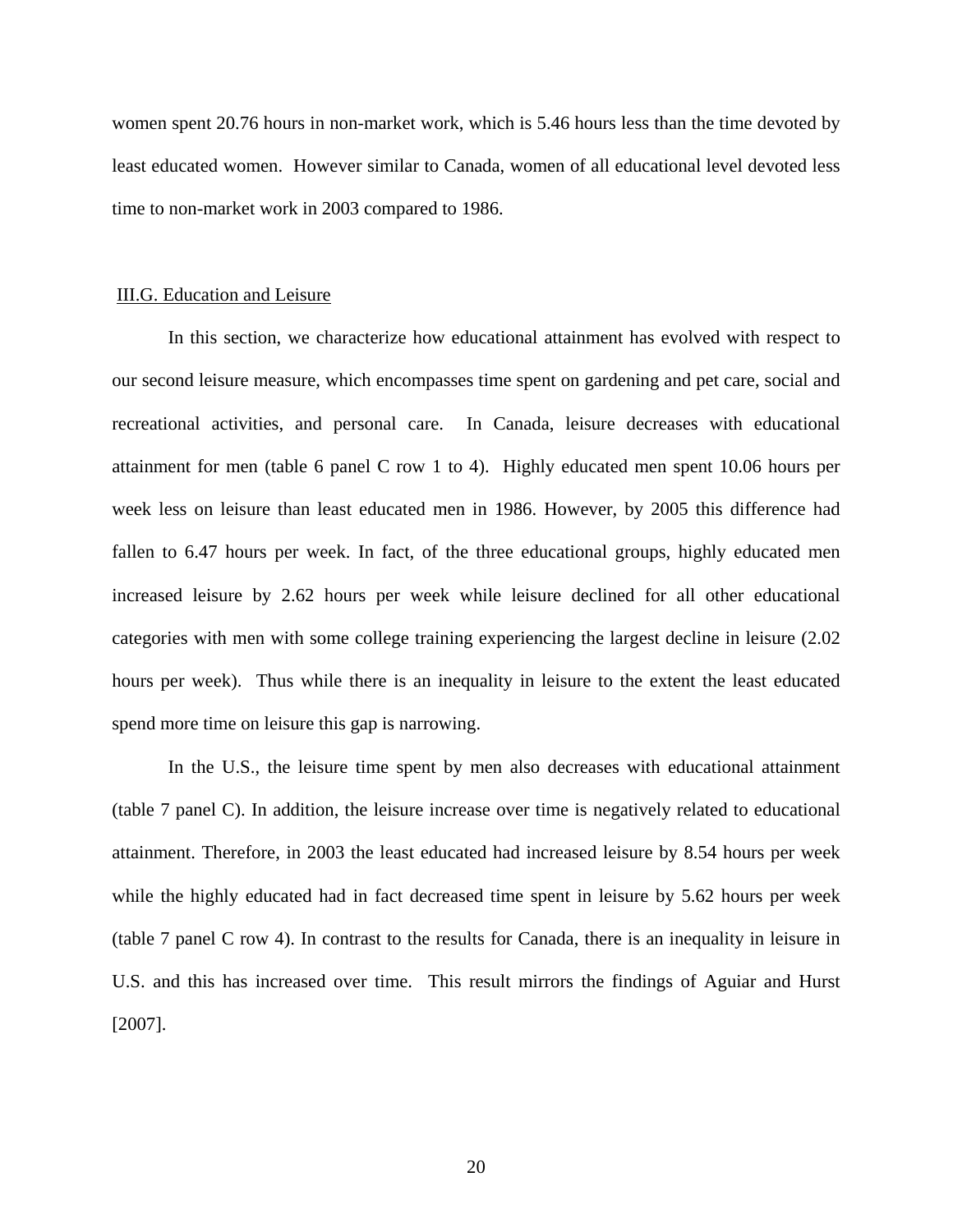For women in Canada, the time spent on leisure decreases with the level of educational attainment. In 1986, least educated women enjoyed 8.14 more leisure hours than highly educated women did and by 2005, that difference was 10.05 hours per week (table 6 panel F). Over time least educated women increased leisure time by 1.88 hours per week. High school and collegetrained women saw their leisure time fall by 2.57 and 3.37 hours per week, while leisure time for university educated women remained stable. The net result of these trends in that there is an inequality in leisure and this has grown over time for women in Canada.

Similar to trends reported so far, the time spent by American women on leisure generally increase with educational attainment. In 1985, least educated women spent 7.68 more hours on leisure than highly educated women (table 7 panel F). Over time this gap has widened even though women of all levels of educational attainment have decreased time spent on leisure, the largest decline has been among university women (decline of 2.78 hours per week). Thus, similar to the trends for American men and Canadian women there is an inequality in the time spent on leisure by American women and this inequality is increasing over time.

#### **IV. BLINDER OAXACA DECOMPOSITION OF THE UNCONDITIONAL CHANGE**

In this section, we analyse the extent to which changes in demographics contribute to mean unconditional changes in market work, non-market work, and leisure 2 in Canada. We use the Blinder Oaxaca decomposition using the methodology outlined in section II.B and report the two alternate decompositions of the change in the unconditional mean weekly hours between 1986 and 2005. Table 8 reports these results.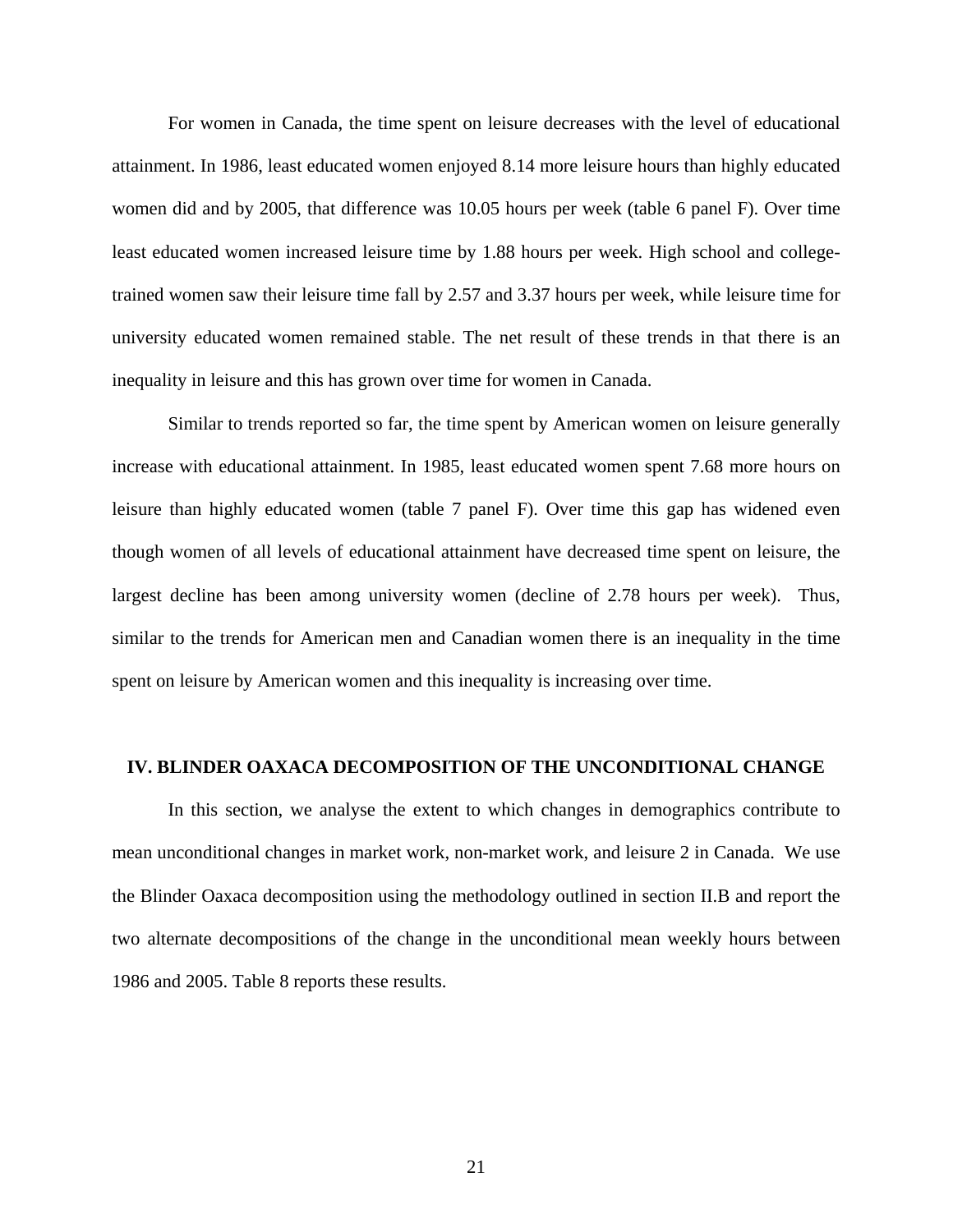## IV. A. All Individuals

 Panel A is the decomposition for all individuals evaluated at 2005 cell means and 1986 demographic weights, while panel B is the decomposition evaluated at the 2005 demographic weights and 1986 cell means. The first column is the total unconditional change, the second is the change due to changes in demographics, and the third column is the change due to shifts in the time allocation within demographic groups. From panels A and B, row 1 column 2, for market work, changes in demographics account for 2 to 2.26 hours per week to the overall unconditional change of 5.84 hours per week. This leaves 3.84 to 3.58 hours per week of the unconditional change explainable by changes in the allocation of time within demographic groups. These changes are consistent with a more educated and older workforce in addition to the fact they are choosing to spend more time on market work. The unconditional change in nonmarket work has changed modestly and there is relatively little role for changing demographics and the allocation of time within demographic groups. On the hand, the unconditional change in leisure 2 over the period fell by 2.04 hours per week with evolving demographics accounting for -0.91 to -1.27 hours of this change (row 3, column 2 of panel A and B). At the same time, changes in the time allocation with leisure activities within demographic groups ranged from - 1.07 to -0.77 hours per week.

## IV. B. Men

 Panel C is of table 8 reports the decomposition for men evaluated at 2005 cell means and 1986 demographic weights while panel D is the decomposition evaluated at the 2005 demographic weights and 1986 cell means. From panel C and D the unconditional change in market work increased by 2.75 hours per week from 1986 to 2005. Of this 0.29 to 2.12 is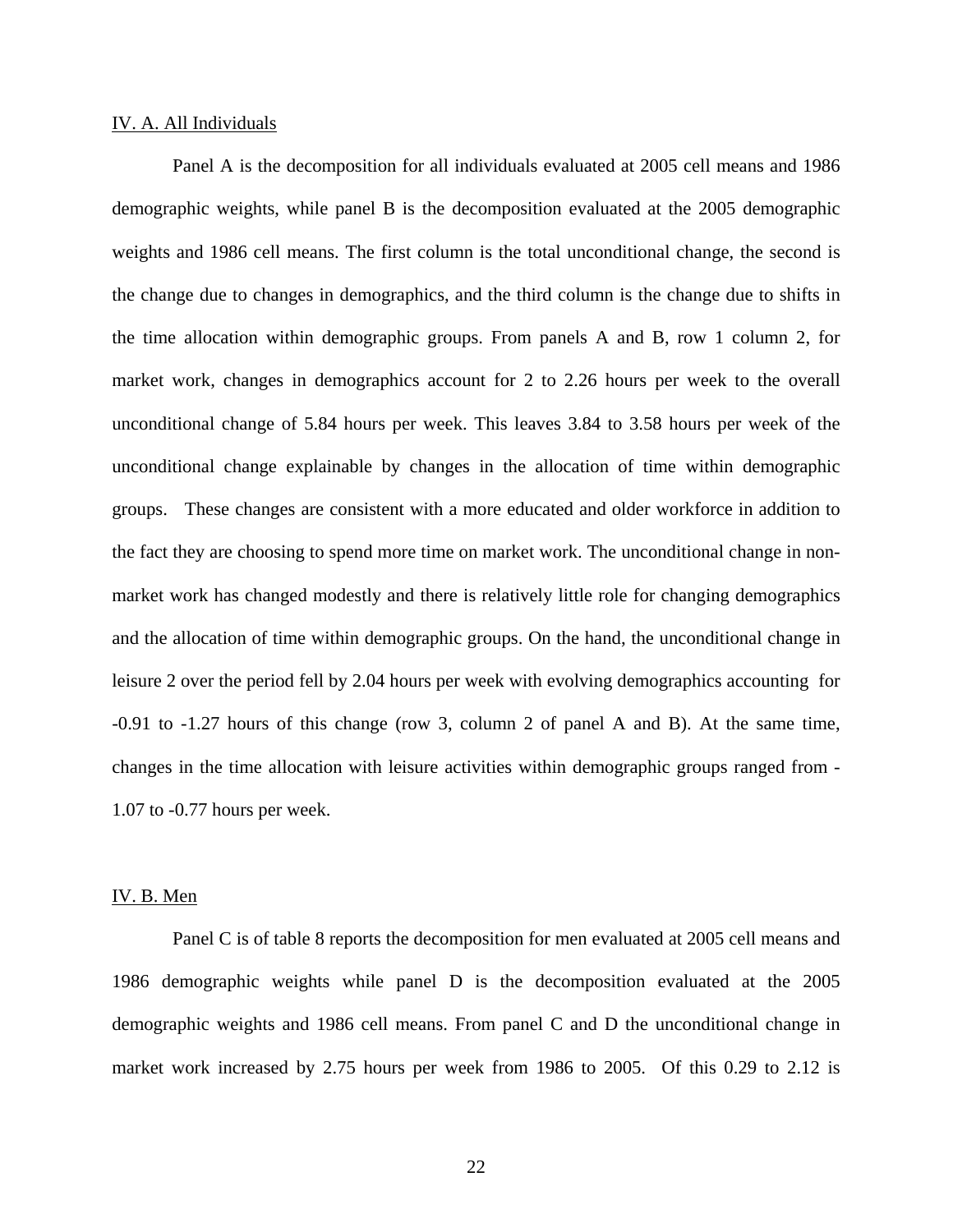because of changing demographics (panels C and D column 2 and row 1 respectively). The change of 0.29 is the effect of evolving demographics on the unconditional change evaluated at 2005 cell means. On the other hand, the change of 2.12 represents how much of the unconditional change between 1986 and 2005 using 1986 cell means is a result of shifts in demographics over time. The fact that unconditional change evaluated at the 1986 cell means is 2.12 compared to 0.29 at 2005 cell means reflects that the differences in the time allocated to market work across demographic groups was larger in 1986 compared in 2005 (see discussion on education and market work above for men in Canada). These changes also reflect the fact that the population is becoming more educated, older and having fewer children.

In panels C and D column 3 and row 1, we note that market work has increased by 2.46 to 0.63 hours per week because of increases in the time allocated to market work within each demographic cell. Now, the 2.46 hours per week indicates that within demographic groups more time is allocated to market work in 2005 compared to 1986, which accounted for 0.63 hours per week of the unconditional change due to time allocation. Thus, in addition to the increase in the relative weight of more educated and older population, these individuals are also working more hours per week. With respect to non-market work for men, changing demographics add 0.39 to 0.22 hours per week. While time allocations within demographic groups add 1.66 to 1.83 to the unconditional change which was 2.05 hours per week. Shifts in demographics have thus had a very modest role in explaining trends in non-market work. The time spent on leisure 2 for men declined by 1.66 hours per week. Of this decline -0.65 to -1.71 hours per week is a result of changing demographics, while -1.01 to 0.05 is a result of decreases in the allocation of time to leisure 2 within demographic cells. The -1.01 represents that all demographic groups allocated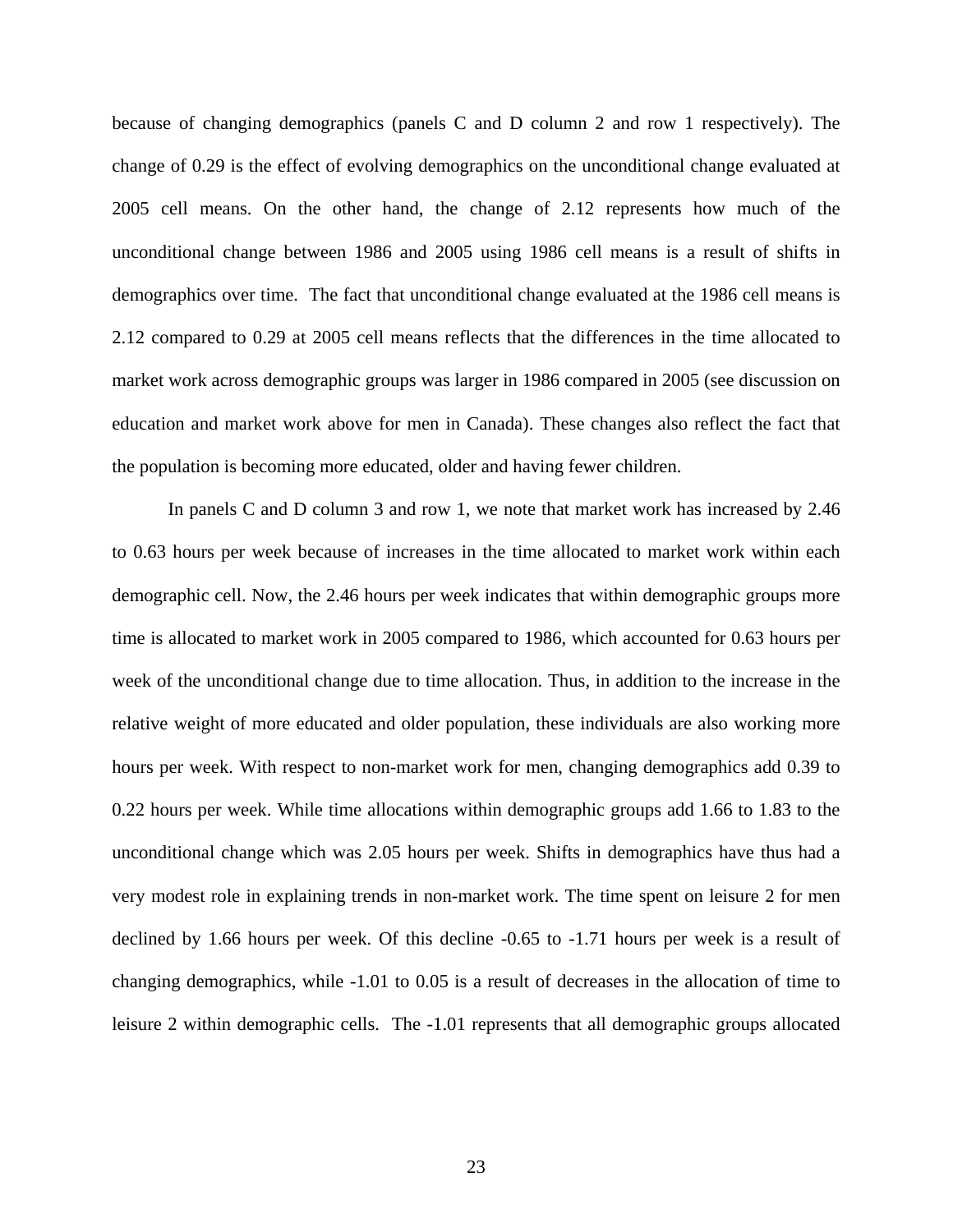less time to leisure in 2005 compared to 1986, which represented 0.05 of the unconditional change due to time allocation.

## IV. C. Women

Turning our attention now to women, we note that demographic changes are relative more significant in explaining the overall unconditional change in time use from 1986 o 2005. The unconditional change in average weekly hours spent on market work increased by 8.47 hours week for women. Of this, changing demographics contributes to 3.32 to 1.93 hours per week (panels E and F, row 1 column 2). The 3.32 is the evaluation at the 2005 cell means and 1986 demographic weights and the 1.93 at the 1986 cell means and 2005 demographic weights. The 3.32 reflects that the fact that the differences between demographic groups in the time allocated to market work is larger in 2005 compared to 1986 (see education and market work for women above). Changes in the allocation within demographic groups contributed 6.54 to 5.15 hours per week to the overall unconditional change.

The unconditional change in non-market work for women was -2.41 hours per week (panel E row 3 column 1). The portion of this change due to changing demographics over time ranged from -3.39 to -0.67 hours per week. The relative larger change of -3.39 reflects that in 1986 the difference in the time devoted to non-market work among demographic groups was larger compared to 2005. This is consistent with the trends documented on educational attainment and market work for women in Canada above. At the same time, the portion of the unconditional change resulting from changes in the allocation of time ranged from -1.74 to 0.98 hours per week. The figure of -1.74 reflects a decrease in time allocated to non-market work in 2005 women in each demographic group.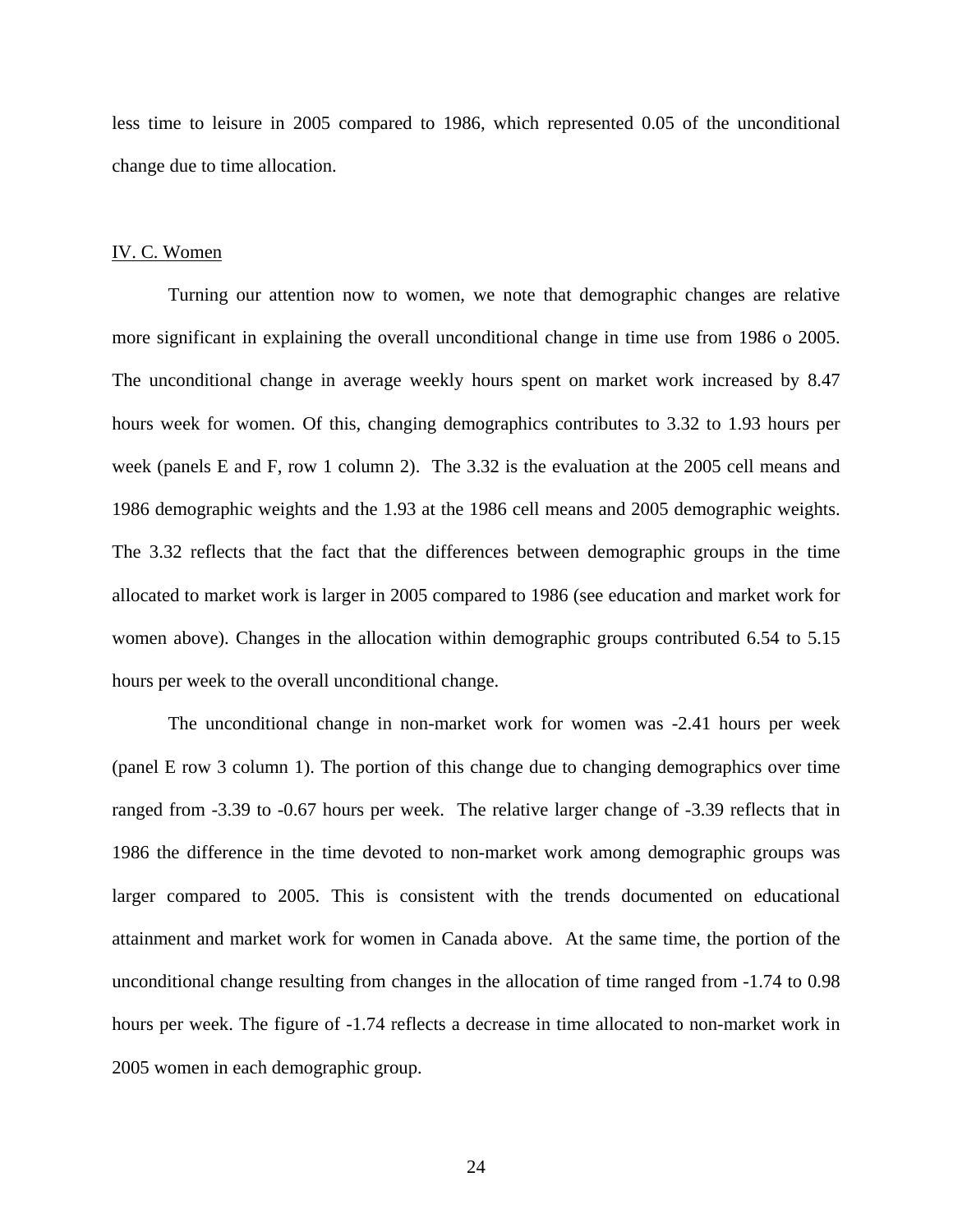With respect to leisure 2, women spent an average of 2.4 fewer hours per week in 2005 as compared to 1986. Of this unconditional change, -1.27 to -0.81 is a result of changing demographics. The contribution of changes in time allocation within demographic groups to the overall unconditional change increased from -1.59 hours per week when evaluated at the 2005 cell means and 1986 demographic weights to -1.13 hours per week at that 1986 cell means and 2005 demographic weights.

## **V. CONCLUSION AND DISCUSSION**

In this paper, we document the allocation of time in Canada (1986 to 2005) and contrast it with the situation in the United States over a similar period (1985 to 2003). We depart from most of the existing literature by reporting how market work, non-market work, and leisure has evolved adjusting for demographic changes based on age, gender, level of educational attainment, and fertility. Our approach mirrors that of a recent study on the United States by Aguiar and Hurst [2007].

A number of interesting facts emerge in trends in the average weekly hours across leisure, market work, and non-market per working age adult in Canada and the United States. We document five set five broad set of facts. First Canadians have increased the time devoted to market work whereas the time allocated in the United States has trended downwards. The time spent by Canadian men on market work has trended upwards whereas the time spent by American men has trended downwards. Canadian women and American women have increased market work hours but the strongest work hour growth is among Canadian women. Second, women and men in Canada spent about the same time on non-market work in 2005 as their counterparts in the U.S. in 2003. In addition, the time allocated by women to non-market work is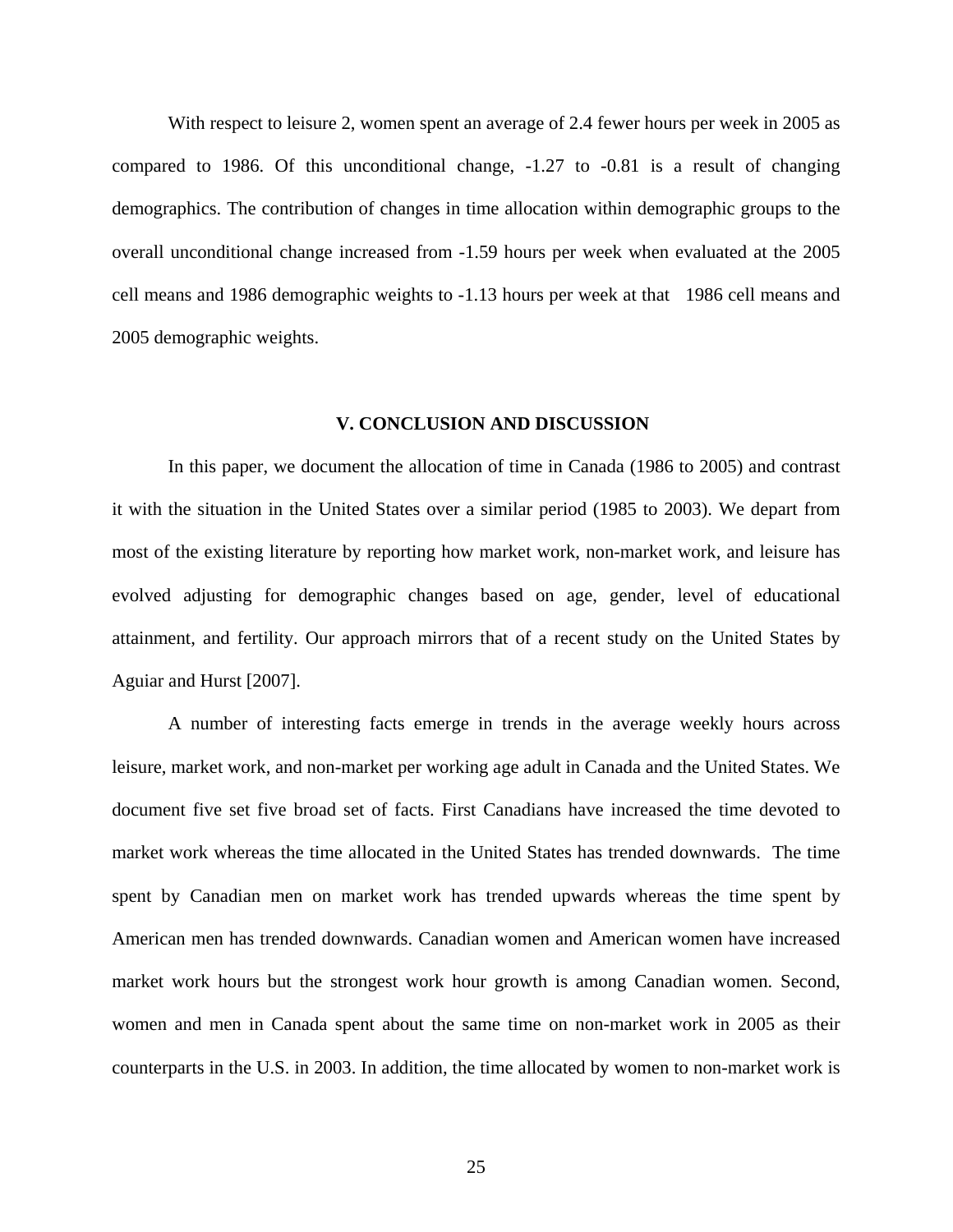about double that of men in each country. At the same time American women and men in 2003 spent less time on core market work than their counterparts in Canada. Generally, Americans spent more time on childcare in 2003 than Canadians did in 2005.

Third, compared to Canadians, Americans enjoy more leisure at the end of the two decades. At the same time, leisure defined in a variety of ways, has remained relatively stable, increased marginally, or declined for men and women in Canada from 1986 to 2005. However, leisure increased for American men, while American women spent about 1 hour less on entertainment and recreational, sporting and personal care activities (leisure 1 and 2) but had more free time for activities after obligatory work (market work plus non-market work). Furthermore, we find that the trends in leisure in Canada, specifically leisure 2 and 4, mask changes in the allocation of time among activities. For example from 1986 to 2005, Canadian men and women spent less time on personal care and reading but slept more and increased time spent walking and hiking. In addition, Canadians devoted less time in 2005 to civic, voluntary, own medical care, care of other adults and religious activities in compared to 1986.

Fourth, we find that an inequality in leisure exist for Canada and the United States, whereby the least educated in each country spent the most time in leisure. This inequality is growing for American men and women while it is narrowing for men in Canada but growing for Canadian women. Fifth, the Blinder Oaxaca decomposition of market work, non-market work and leisure reveals that there is a role for changing demographics and changes in the allocation of time within demographic groups in explaining overall unconditional change in average weekly hours spent on these activities in Canada.

 We have not attempted to explain the trends in the allocation of time that we document for Canada and the United States. The five broad set of facts we document are a starting point to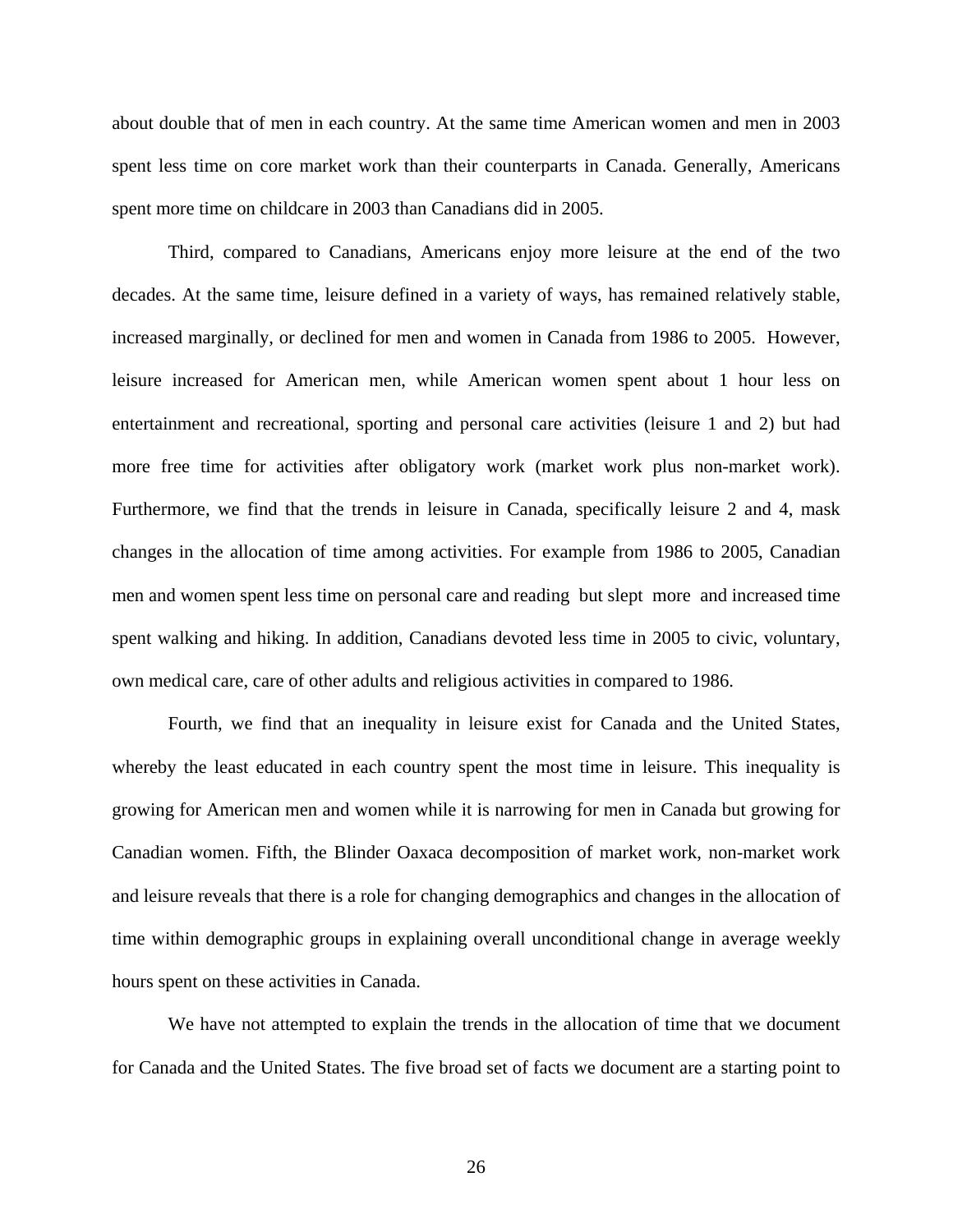just such a analysis. How time is allocated has a direct bearing on every aspect of human life and thus on the welfare of society as a whole. Two related questions are now open for future research: (1) what are the factors that have led to differences in the allocation of time in Canada and the United States? and (2) what policy prescriptions can follow? Answering these questions will be task of our future research.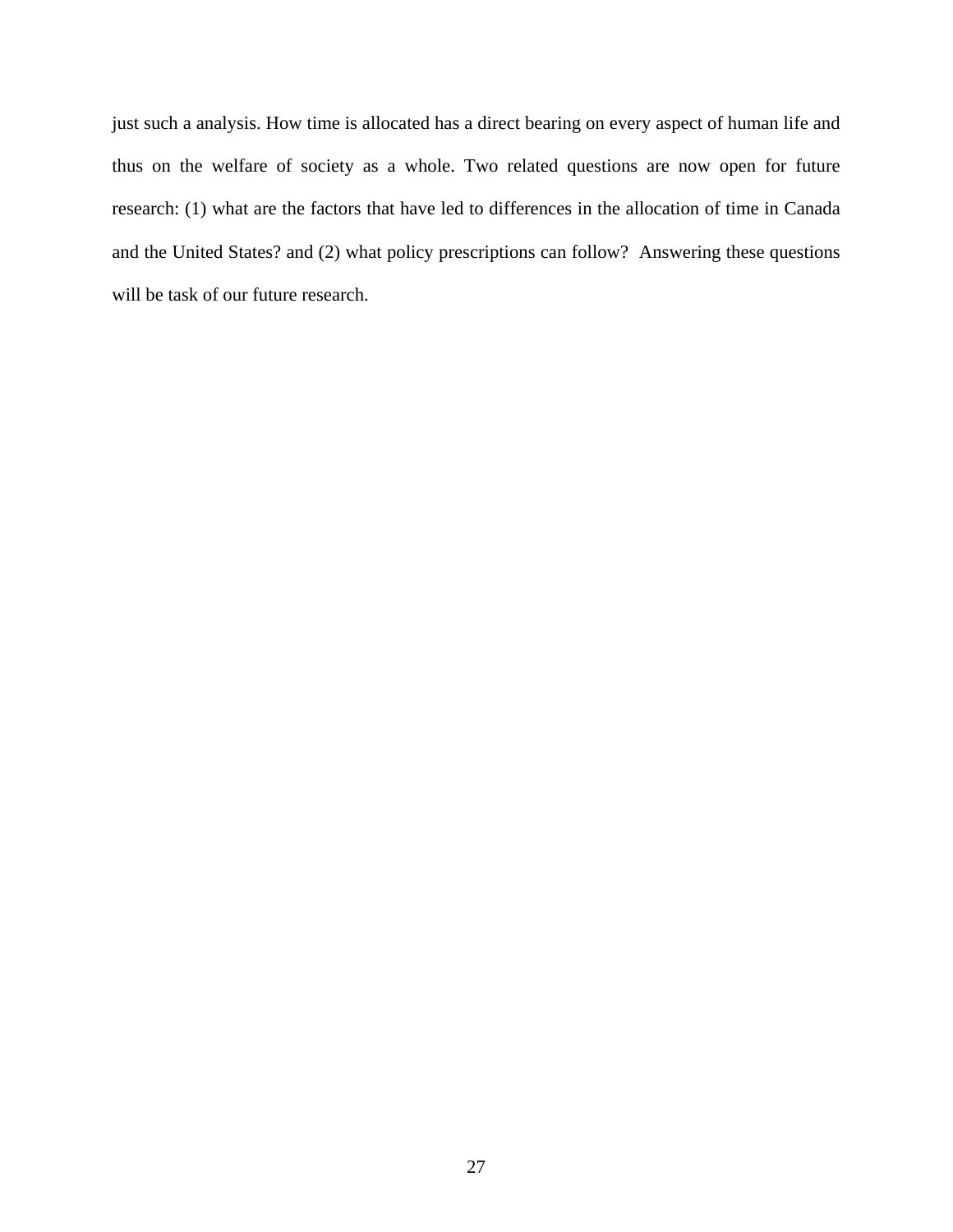## **References**

Aguiar, Mark, and Erik Hurst, "Measuring trends in Leisure: The Allocation of Time Over Five Decades," *Quarterly Journal of Economics*, forthcoming (2007).

Becker, Gary, "A theory of the allocation of time," *Economic Journal*, LXXV, (1965), 493-517.

- Fortin, Mari. and Pierre Fortin, "The changing Labour Force Participation of Canadians, 1969- 96. Evidence from a Panel of Six demographic Groups," (1999) *Canadian Business Economic*s, 12-24.
- Fuess, Scott, "Leisure Time in Japan: How much and for Whom?" The Institute for The Study of Labour (IZA), Discussion paper No. 2002, March 2006.
- Gauthier, Anne, and Charlemaigne Victorino, "Are Canadian Seniors Becoming More Active? Empirical Evidence Based on Time-Use Data," *Canadian Journal on Aging*, XXIV, (2002), 45-56.
- Hamermesh, Daniel and Gerard Pfann, A "Time-use data in economics," European Economic Review, XLIX, (2005), 1-7.
- Heisz, Andrew and Sébastien LaRochelle-Côté, "Working Hours in Canada and the United States," Analytical Studies Branch Series 11F0019MIE No. 209, Ottawa: Statistics Canada, 2003.
- Juster, Thomas, and Frank Stafford, "The Allocation of Time: Empirical findings, Behavioural Models and Problems of Measurement," *The Journal of Economic Literature*, XXIX, (1991), 471-322.
- Luciw, Roma. "Men doing more housework," *Globe and Mail Update*, www.globeandmail.com (2006), posted July 12 2006.
- Robinson, John, and Geoffrey Godbey, *Time for Life: The Surprising Ways Americans Use Their Time*, (University Park, PA: The Pennsylvania State University Press, 1999).

Wilson, John, "Sociology of Leisure," *Annual Review of Sociology*, VI, (1980), 21-40.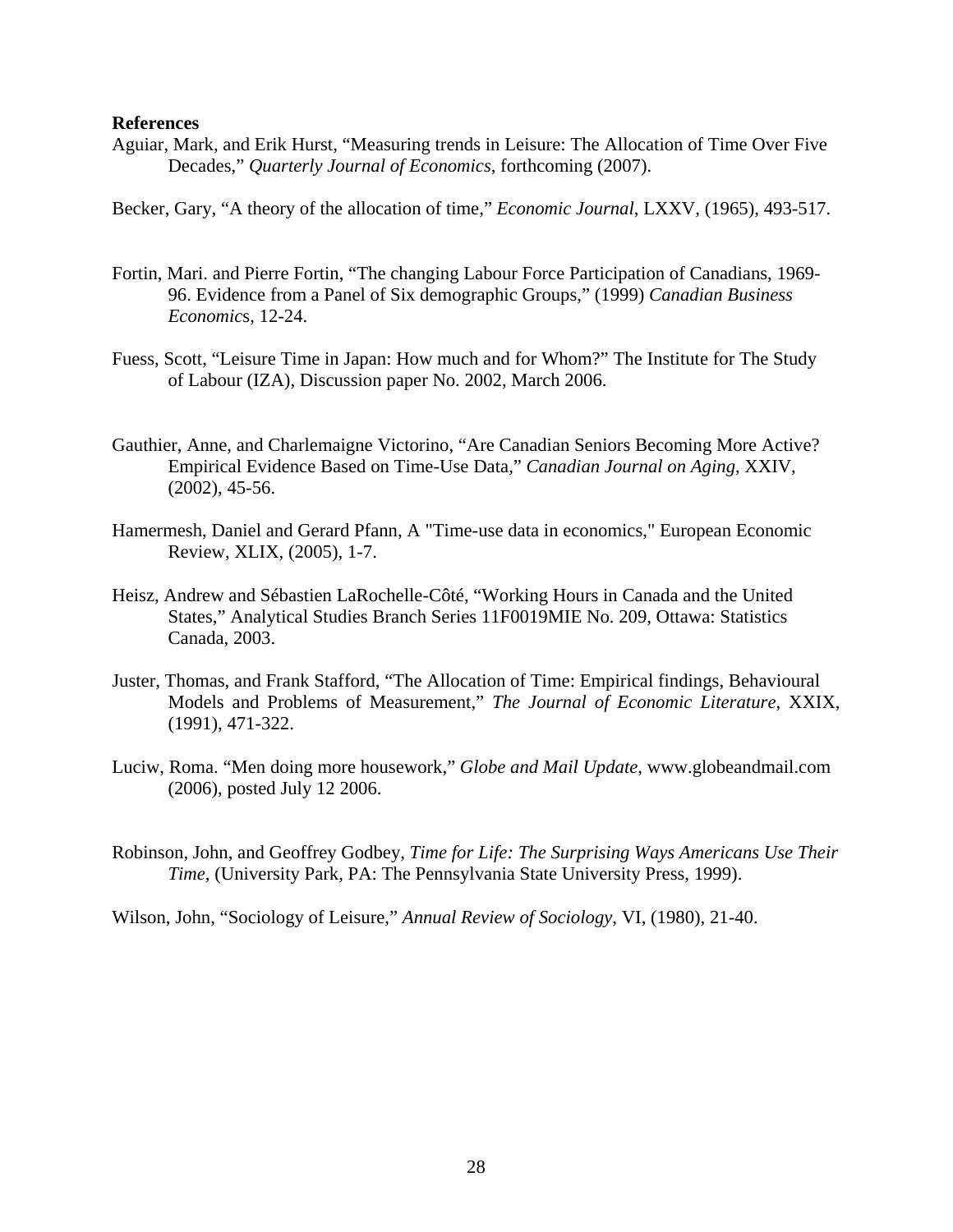| Table 1 Hours I et Week, Market<br><b>CANADA</b> |       |             |       |        |            | <b>UNITED STATES</b>    |       |        |            |
|--------------------------------------------------|-------|-------------|-------|--------|------------|-------------------------|-------|--------|------------|
|                                                  |       |             |       |        |            | Panel A All Individuals |       |        |            |
|                                                  |       |             |       |        | change     |                         |       |        | change     |
| Activity                                         | 1986  | 1992        | 1998  | 2005   | 2005-1986  | 1985                    | 1993  | 2003   | 2003-1985  |
| Market Work                                      | 33.54 | 34.31       | 35.56 | 37.29  | $3.75*$    | 32.50                   | 33.26 | 31.64  | $-0.86$    |
| <b>Core Market Work</b>                          | 27.48 | 28.48       | 29.64 | 31.44  | $3.96***$  | 27.58                   | 29.95 | 28.57  | 0.99       |
| Commuting                                        | 2.88  | 2.74        | 2.98  | 3.37   | $0.49***$  | 3.18                    | 3.05  | 2.53   | $-0.65*$   |
| Overtime/looking for work                        | 0.28  | 0.49        | 0.74  | 0.42   | 0.14       | 0.15                    | 0.06  | 0.24   | $0.09*$    |
| <b>Work Related</b>                              | 3.45  | 3.34        | 3.59  | 2.71   | $-0.74$    | 1.58                    | 0.19  | 0.30   | $-1.28***$ |
| Sample Size                                      | 7,013 | 6,137       | 7,021 | 12,902 |            | 3,187                   | 5,373 | 15,191 |            |
|                                                  |       | Panel B Men |       |        |            |                         |       |        |            |
|                                                  |       |             |       |        | change     |                         |       |        | change     |
| Activity                                         | 1986  | 1992        | 1998  | 2005   | 2005-1986  | 1985                    | 1993  | 2003   | 2003-1985  |
| Market Work                                      | 43.58 | 42.58       | 44.09 | 45.15  | 1.57       | 43.11                   | 42.81 | 39.50  | $-3.61$    |
| <b>Core Market Work</b>                          | 35.52 | 35.43       | 36.41 | 38.07  | $2.55***$  | 36.62                   | 38.56 | 35.49  | $-1.13$    |
| Commuting                                        | 3.8   | 3.39        | 3.65  | 4.08   | 0.28       | 4.23                    | 3.92  | 3.36   | $-0.87$    |
| Overtime/looking for work                        | 0.40  | 0.57        | 0.96  | 0.56   | 0.16       | 0.22                    | 0.06  | 0.32   | $0.10\,$   |
| <b>Work Related</b>                              | 4.66  | 4.12        | 4.55  | 3.29   | $-1.37***$ | 2.04                    | 0.27  | 0.33   | $-1.71***$ |
| Sample Size                                      | 3,148 | 2,821       | 3,283 | 5,737  |            | 1,430                   | 2,493 | 6,706  |            |
|                                                  |       |             |       |        |            | Panel C Women           |       |        |            |
|                                                  |       |             |       |        | Change     |                         |       |        | change     |
| Activity                                         | 1986  | 1992        | 1998  | 2005   | 2005-1986  | 1985                    | 1993  | 2003   | 2003-1985  |
| Market Work                                      | 23.67 | 26.19       | 27.76 | 29.57  | $5.90***$  | 23.31                   | 24.99 | 24.83  | 1.52       |
| <b>Core Market Work</b>                          | 19.58 | 21.62       | 22.98 | 24.92  | $5.34***$  | 19.76                   | 22.50 | 22.58  | 2.82       |
| Commuting                                        | 1.98  | 2.10        | 2.32  | 2.67   | $0.69***$  | 2.27                    | 2.30  | 1.81   | $-0.46$    |
| Overtime/looking for work                        | 0.16  | 0.40        | 0.53  | 0.28   | 0.12       | 0.10                    | 0.07  | 0.18   | 0.08       |
| <b>Work Related</b>                              | 2.26  | 2.58        | 2.65  | 2.14   | $-0.12$    | 1.19                    | 0.12  | 0.27   | $-0.92***$ |
| Sample Size                                      | 3,865 | 3,316       | 3,738 | 7,165  |            | 1,757                   | 2,880 | 8,413  |            |

**Table 1 Hours Per Week: Market Work** 

CANADA: Market work: total of all work activities. Core Market Work: work for pay at main job, other jobs, looking for work and overtime work. Commuting: travel to and from work. Overtime/looking for work: overtime work and time spent looking for other jobs. Work related: idle work commute during work, eating at work and other uncodeable work activities.

 U.S.: Market work: total of all work related activities. Core Market Work: work for pay at main job, other jobs and overtime work. Commuting: travel to and from work. Job Search: time spent looking for other jobs. Work related: idle work commute during work, eat work and other uncodeable work. activities\*\*\*/\*\*/\* indicate significance at the 1%/5%/10% levels respectively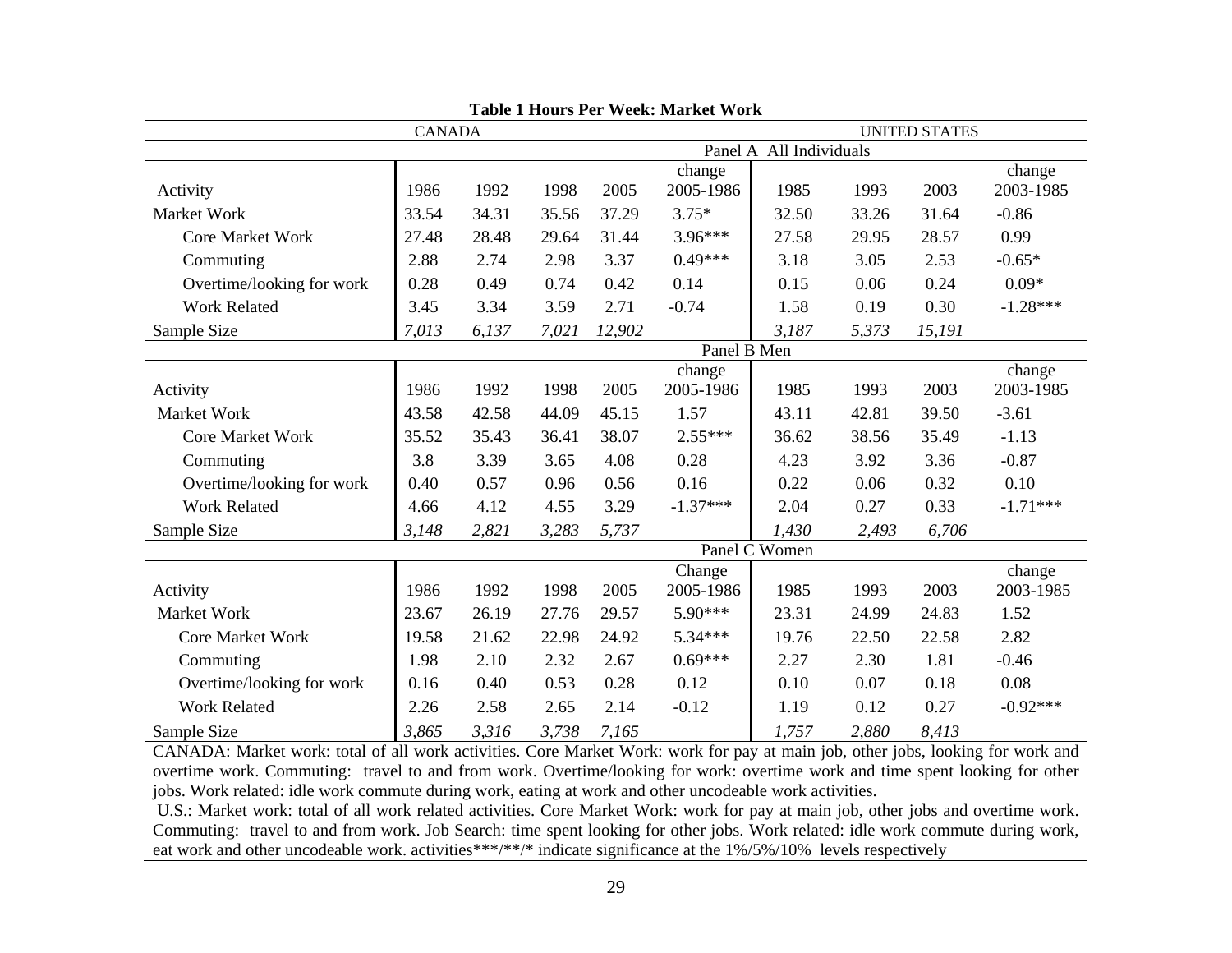|                             |       | <b>CANADA</b> |       |        |             | <b>UNITED STATES</b>    |       |        |              |
|-----------------------------|-------|---------------|-------|--------|-------------|-------------------------|-------|--------|--------------|
|                             |       |               |       |        |             | Panel A All Individuals |       |        |              |
|                             |       |               |       |        | change      |                         |       |        | change       |
| Activity                    | 1986  | 1992          | 1998  | 2005   | 2005-1986   | 1985                    | 1993  | 2003   | 2003-1985    |
| Total Work + Childcare      | 55.69 | 57.56         | 60.06 | 60.75  | $5.06***$   | 57.04                   | 54.61 | 55.32  | $-1.72$      |
| <b>Total Work</b>           | 52.22 | 53.8          | 55.75 | 56.17  | $3.95***$   | 53.42                   | 51.51 | 49.85  | $-3.57$      |
| Non Market Work+ Childcare  | 22.15 | 23.27         | 24.2  | 23.46  | 1.31        | 24.59                   | 21.34 | 23.68  | $-0.91$      |
| Childcare                   | 3.48  | 3.78          | 4.31  | 4.58   | 1.10        | 3.68                    | 3.10  | 5.46   | 1.78**       |
| Non Market Work             | 18.67 | 19.49         | 19.9  | 18.88  | 0.21        | 20.91                   | 18.24 | 18.21  | $-2.70$      |
| <b>Core Non Market Work</b> | 11.5  | 11.77         | 11.84 | 11.34  | $-0.16$     | 10.78                   | 8.67  | 8.57   | $-2.21$      |
| Shopping for Goods/Services | 6.04  | 5.03          | 5.37  | 4.93   | $-1.11***$  | 5.85                    | 5.16  | 5.22   | $-0.63$      |
| Sample Size                 | 7,013 | 6,137         | 7,021 | 12,902 |             | 3,187                   | 5,373 | 15,191 | 7,013        |
|                             |       |               |       |        | Panel B Men |                         |       |        |              |
|                             |       |               |       |        | change      |                         |       |        | change 2003- |
| Activity                    | 1986  | 1992          | 1998  | 2005   | 2005-1986   | 1985                    | 1993  | 2003   | 1985         |
| Total Work + Childcare      | 57.3  | 58.28         | 61.17 | 61.54  | $4.24**$    | 58.62                   | 56.62 | 55.94  | $-2.68$      |
| <b>Total Work</b>           | 55.51 | 56.03         | 58.39 | 58.77  | $3.26**$    | 56.99                   | 55.17 | 52.76  | $-4.23$      |
| Non Market Work+ Childcare  | 13.72 | 15.7          | 17.08 | 16.39  | $2.67**$    | 15.52                   | 13.82 | 16.44  | 0.92         |
| Childcare                   | 1.79  | 2.25          | 2.78  | 2.76   | 0.97        | 1.63                    | 1.45  | 3.18   | $1.55***$    |
| Non Market Work             | 11.92 | 13.45         | 14.30 | 13.62  | $1.70**$    | 13.88                   | 12.37 | 13.25  | $-0.63$      |
| Core Non Market work        | 5.86  | 6.29          | 7.32  | 7.38   | $1.52***$   | 3.79                    | 2.88  | 3.35   | $-0.44$      |
| Shopping for Goods/Services | 4.95  | 4.02          | 4.34  | 3.76   | $-1.19**$   | 4.59                    | 3.78  | 4.29   | $-0.30$      |
| Sample Size                 | 3,148 | 2,821         | 3,283 | 5,737  |             | 1,430                   | 2,493 | 6,706  |              |

**Table 2 Hours Per Week: Non-market Work Childcare and Total Work**

Core non-market work: domestic work, meal preparation home maintenance etc. Shopping for Goods/Services: everyday shopping for goods, personal and professional services. Non market work: sum of all non-market work activities. Total work: sum of non-market work and market work. Childcare: sum of primary childcare recreational childcare and educational childcare. \*\*\*/\*\*/\* indicate significance at the 1%/5%/10% levels respectively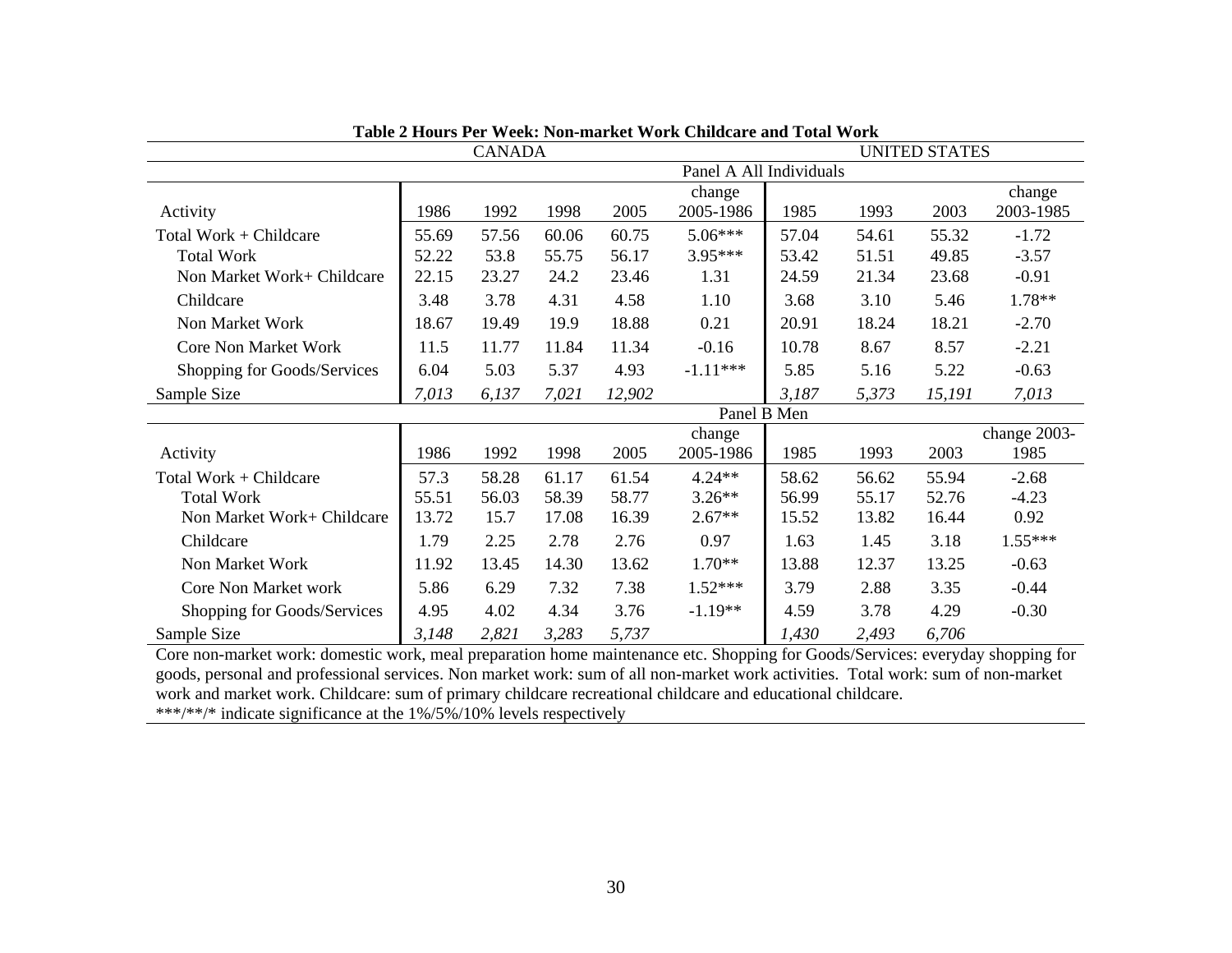| <b>CANADA</b>               |       |               |       |       |           | <b>UNITED STATES</b> |       |       |           |
|-----------------------------|-------|---------------|-------|-------|-----------|----------------------|-------|-------|-----------|
|                             |       | Panel C Women |       |       |           |                      |       |       |           |
|                             |       |               |       |       | change    |                      |       |       | change    |
| Activity                    | 1986  | 1992          | 1998  | 2005  | 2005-1986 | 1985                 | 1993  | 2003  | 2003-1985 |
| Total Work + Childcare      | 54.11 | 56.9          | 58.97 | 59.97 | 5.86***   | 55.76                | 52.85 | 54.77 | $-0.99$   |
| Total Work                  | 48.98 | 51.61         | 53.16 | 53.61 | $4.63***$ | 50.32                | 48.33 | 47.33 | $-2.99$   |
| Non Market Work+ Childcare  | 30.43 | 30.71         | 31.21 | 30.4  | $-0.03$   | 32.45                | 27.86 | 29.94 | $-2.51$   |
| Childcare                   | 5.13  | 5.29          | 5.80  | 6.35  | 1.22      | 5.44                 | 4.52  | 7.44  | 2.00      |
| Non market Work             | 25.3  | 25.42         | 25.4  | 24.05 | $-1.25$   | 27.00                | 23.33 | 22.50 | $-4.50$   |
| Core Non market work        | 17.05 | 17.17         | 16.29 | 15.23 | $-1.82$   | 16.84                | 13.68 | 13.09 | $-3.75$   |
| Shopping for goods/Services | 7.12  | 6.02          | 3.38  | 6.09  | $-1.03**$ | 6.94                 | 6.36  | 6.02  | $-0.92$   |
| Sample Size                 | 3,148 | 2,821         | 3,283 | 5,737 |           | 1,757                | 2,880 | 8,413 |           |

## **Table 2(continued) Hours Per Week: Non-market Work Childcare and Total Work**

Core non-market work: domestic work, meal preparation home maintenance etc. Shopping for Goods/Services: everyday shopping for goods, personal and professional services. Non market work: sum of all non-market work activities. Total work: sum of nonmarket work and market work. Childcare: sum of primary childcare recreational childcare and educational childcare. \*\*\*/\*\*/\* indicate significance at the 1%/5%/10% levels respectively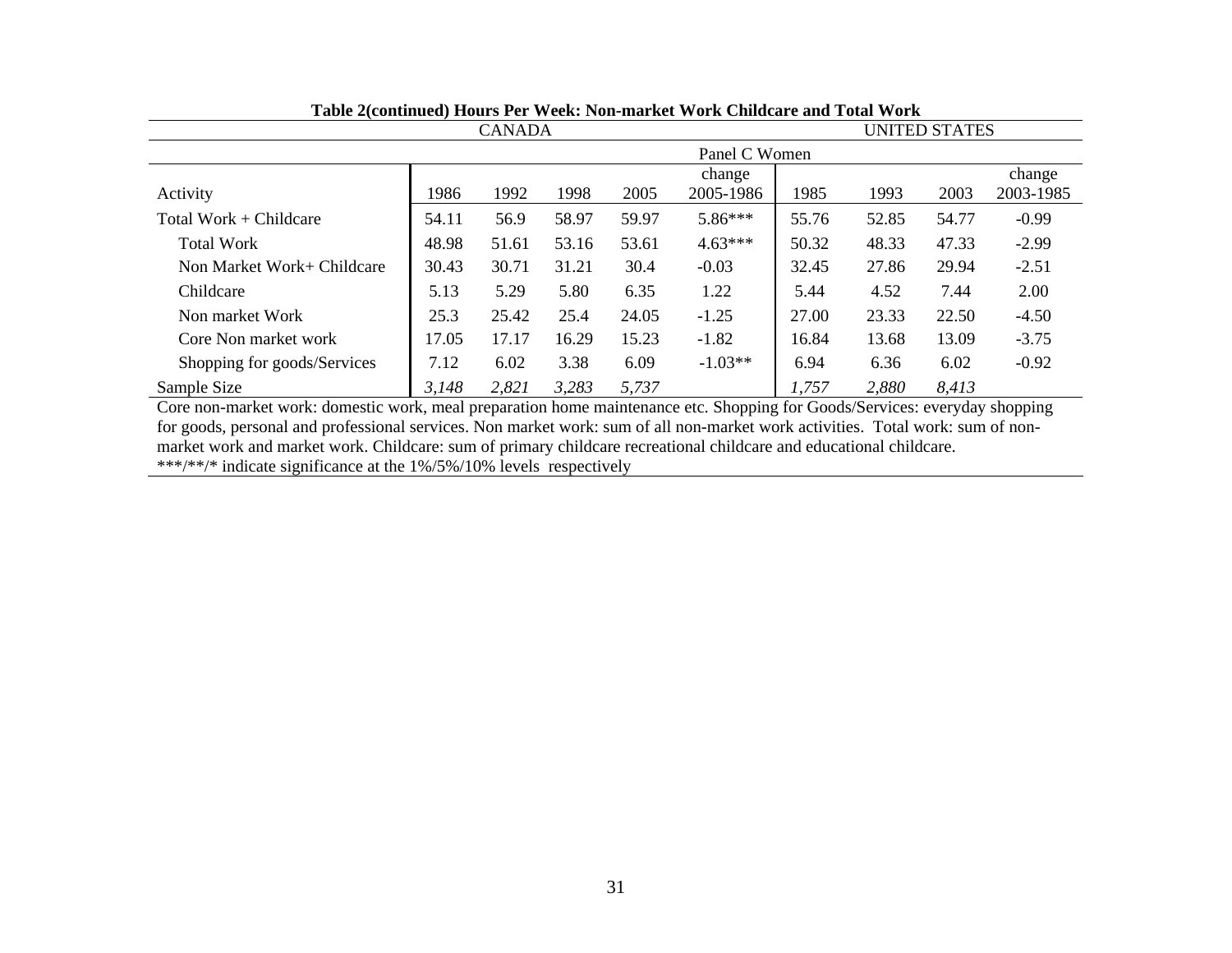|             | <b>CANADA</b> |        |        |        |             |                         | <b>UNITED STATES</b> |        |           |  |
|-------------|---------------|--------|--------|--------|-------------|-------------------------|----------------------|--------|-----------|--|
|             |               |        |        |        |             | Panel A All Individuals |                      |        |           |  |
|             |               |        |        |        | change      |                         |                      |        | change    |  |
| Activity    | 1986          | 1992   | 1998   | 2005   | 2005-1986   | 1985                    | 1993                 | 2003   | 2005-1986 |  |
| Leisure 1   | 32.98         | 35.58  | 35.31  | 33.08  | 0.10        | 34.94                   | 37.59                | 35.35  | 0.41      |  |
| Leisure 2   | 106.82        | 107.99 | 106.42 | 105.79 | $-1.03**$   | 107.99                  | 110.09               | 107.82 | $-0.17$   |  |
| Leisure 3   | 110.3         | 111.78 | 110.72 | 110.37 | $0.07*$     | 111.67                  | 113.19               | 113.29 | 1.62      |  |
| Leisure 4   | 115.78        | 114.2  | 112.25 | 111.82 | $-3.96***$  | 114.58                  | 116.49               | 118.14 | 3.56      |  |
| Sample Size | 7013          | 6137   | 7021   | 12902  |             | 3,187                   | 5,373                | 15,191 |           |  |
|             |               |        |        |        | Panel B Men |                         |                      |        |           |  |
|             |               |        |        |        | change      |                         |                      |        | change    |  |
| Activity    | 1986          | 1992   | 1998   | 2005   | 2005-1986   | 1985                    | 1993                 | 2003   | 2005-1986 |  |
| Leisure 1   | 33.97         | 37.57  | 36.51  | 34.23  | 0.26        | 35.37                   | 37.71                | 37.43  | 2.06      |  |
| Leisure 2   | 106.04        | 108.24 | 105.97 | 105.49 | $-0.55$     | 107.12                  | 108.49               | 107.98 | 0.86      |  |
| Leisure 3   | 107.84        | 110.49 | 108.75 | 108.26 | 0.42        | 108.76                  | 109.94               | 111.16 | 2.40      |  |
| Leisure 4   | 112.49        | 111.97 | 109.61 | 109.22 | $-3.27***$  | 111.00                  | 112.83               | 115.25 | 4.25      |  |
| Sample Size | 3148          | 2821   | 3283   | 5737   |             | 1,430                   | 2,493                | 6,706  |           |  |
|             |               |        |        |        |             | Panel C Women           |                      |        |           |  |
|             |               |        |        |        | change      |                         |                      |        | change    |  |
| Activity    | 1986          | 1992   | 1998   | 2005   | 2005-1986   | 1985                    | 1993                 | 2003   | 2005-1986 |  |
| Leisure 1   | 32.01         | 33.63  | 34.11  | 31.94  | $-0.07$     | 34.57                   | 37.49                | 33.55  | $-1.02$   |  |
| Leisure 2   | 107.59        | 107.75 | 106.85 | 106.08 | $-1.51$     | 108.73                  | 111.48               | 107.69 | $-1.04$   |  |
| Leisure 3   | 112.72        | 113.04 | 112.66 | 112.44 | $-0.28$     | 114.18                  | 116.00               | 115.13 | 0.95      |  |
| Leisure 4   | 119.02        | 116.39 | 114.84 | 114.39 | $-4.63***$  | 117.67                  | 119.67               | 120.66 | 2.99      |  |
| Sample Size | 3865          | 3316   | 3738   | 7165   |             | 1,757                   | 2,880                | 8,413  |           |  |

**Table 3: Hours Per Week Leisure** 

 *Leisure 1*: entertainment social activities, sports and hobbies, media and communication relaxation activities gardening and pet care. *Leisure 2*: leisure 1 & personal care activities including sleep but excluding own medical care and care to other adults. *Leisure 3:* Leisure 2: leisure 2 & childcare. Leisure 4: complement of time spent on market and non-mark work. \*\*\*/\*\*/\* indicate significance at the 1%/5%/10% levels respectively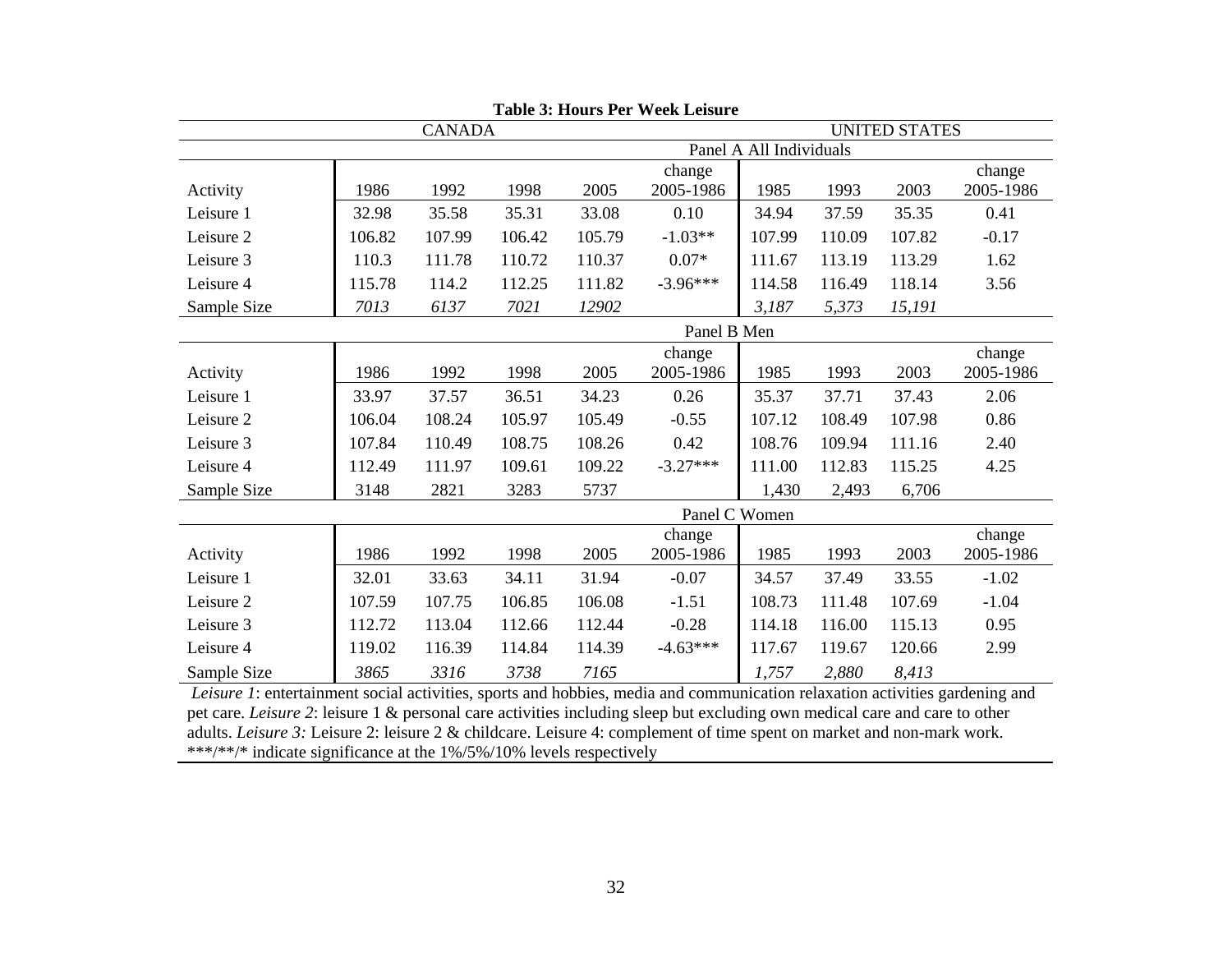|                                    | Panel A Men |        |        |        |            |  |  |  |
|------------------------------------|-------------|--------|--------|--------|------------|--|--|--|
|                                    |             |        |        |        | change     |  |  |  |
| Activity                           | 1986        | 1992   | 1998   | 2005   | 2005-1986  |  |  |  |
| Leisure 2                          | 106.04      | 108.23 | 105.97 | 105.49 | $-0.55$    |  |  |  |
| <b>Active Sports</b>               | 1.40        | 1.59   | 1.89   | 1.73   | $0.33*$    |  |  |  |
| All Sports                         | 2.15        | 3.08   | 3.35   | 3.08   | $0.93***$  |  |  |  |
| Computer Use                       | N/A         | 0.20   | 0.79   | 1.71   | $1.51***$  |  |  |  |
| Eating                             | 9.83        | 8.83   | 7.40   | 7.18   | $-2.65***$ |  |  |  |
| Entertainment                      | 0.88        | 0.72   | 0.79   | 0.93   | 0.05       |  |  |  |
| Games                              | 0.60        | 1.03   | 1.43   | 2.00   | 1.40***    |  |  |  |
| Garden pet care                    | 0.29        | 2.00   | 1.64   | 1.59   | $1.30***$  |  |  |  |
| Hobbies                            | 1.90        | 2.35   | 2.51   | 3.51   | $1.61***$  |  |  |  |
| Night sleep                        | 54.40       | 53.92  | 54.11  | 56.47  | $2.07***$  |  |  |  |
| Night sleep & Naps                 | 55.55       | 54.87  | 55.29  | 57.33  | $1.78***$  |  |  |  |
| Personal care                      | 17.07       | 15.10  | 13.76  | 13.44  | $-3.63***$ |  |  |  |
| Personal care & Night Sleep & Naps | 72.25       | 69.97  | 69.30  | 70.77  | $-1.48***$ |  |  |  |
| Reading                            | 3.19        | 2.76   | 1.96   | 1.28   | $-1.91***$ |  |  |  |
| Socializing                        | 6.19        | 6.69   | 7.43   | 6.83   | 0.64       |  |  |  |
| Television watching                | 15.52       | 15.62  | 14.47  | 13.89  | $-1.63*$   |  |  |  |
| Walk, Hiking, Running & Jogging    | 0.37        | 0.87   | 0.88   | 0.75   | $0.38***$  |  |  |  |

**Table 4: Hours Per: Week Leisure 2 by Major Activity Categories-Canada** 

N/A: not recorded in the 1986 survey. *Active Sports*: physical exercise, golf, swimming, skiing, rowing, other sports. *All Sports*: active sports, hunting, fishing camping, walking, jogging, *Hobbies*: hobbies done mainly for pleasure sale or exchange, domestic home crafts etc. *Games:* computer use, puzzle board, arcade games, video games, compute games \*\*\*/\*\*/\* indicate significance at the 1%/5%/10% levels respectively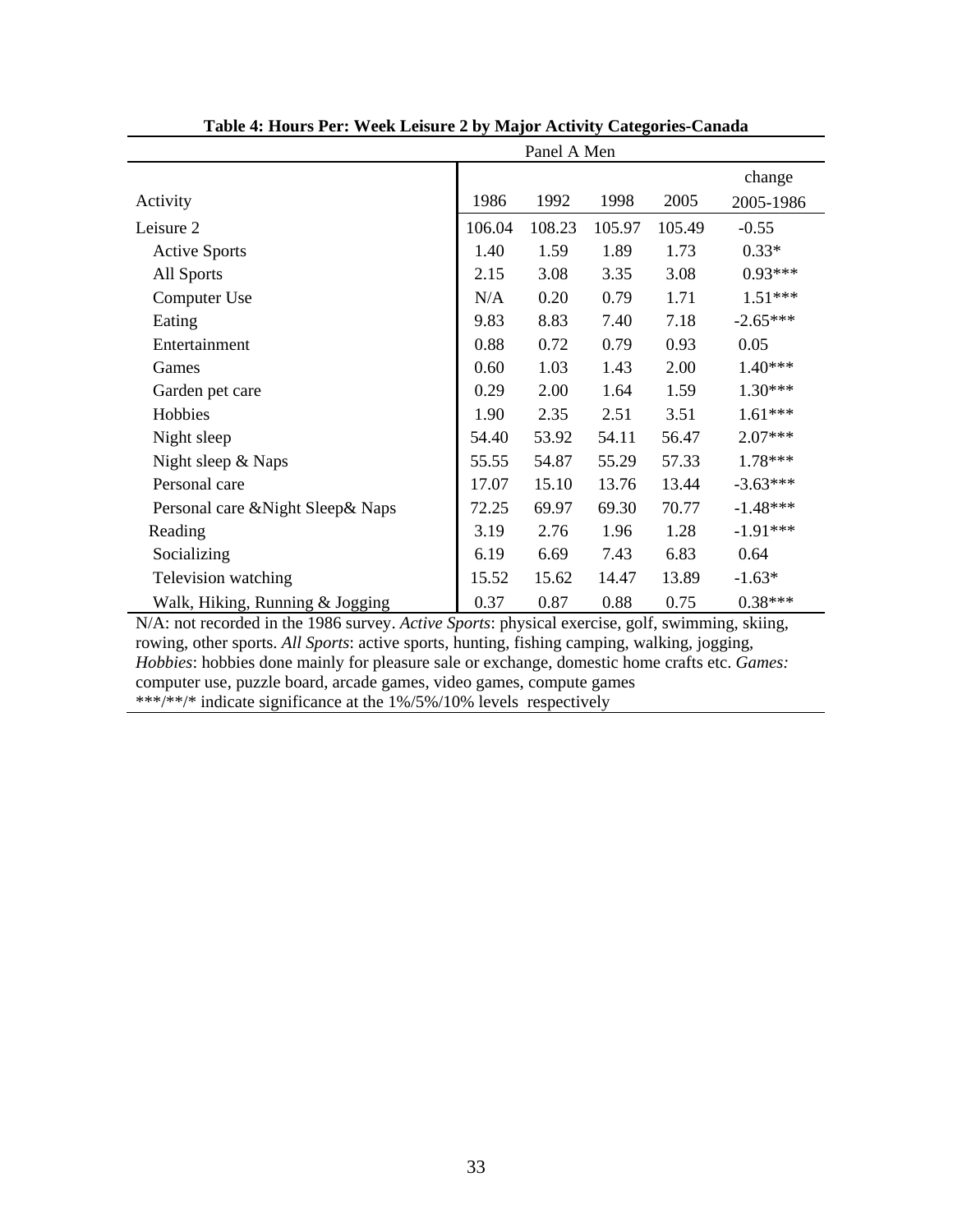|                                    |        | Panel B Women |        |        |            |
|------------------------------------|--------|---------------|--------|--------|------------|
|                                    |        |               |        |        | change     |
| Activity                           | 1986   | 1992          | 1998   | 2005   | 2005-1986  |
| Leisure 2                          | 107.59 | 107.74        | 106.85 | 106.08 | $-1.51$    |
| <b>Active Sports</b>               | 0.72   | 0.82          | 1.03   | 1.10   | $0.38***$  |
| All Sports                         | 1.18   | 1.95          | 2.44   | 2.47   | 1.29***    |
| Computer Use                       | N/A    | 0.07          | 0.37   | 1.08   | $1.01***$  |
| Eating                             | 10.03  | 8.82          | 7.37   | 7.33   | $-2.70***$ |
| Entertainment                      | 0.75   | 0.70          | 0.86   | 0.85   | 0.10       |
| Games                              | 0.65   | 1.13          | 0.97   | 1.04   | $0.39***$  |
| Garden pet care                    | 0.24   | 1.01          | 1.56   | 1.66   | $1.42***$  |
| Hobbies                            | 3.16   | 3.06          | 2.47   | 2.42   | $-0.74**$  |
| Night sleep                        | 56.29  | 56.63         | 56.2   | 57.69  | $1.40***$  |
| Night sleep $&$ Naps               | 57.41  | 57.19         | 57.43  | 58.94  | $1.53***$  |
| Personal care                      | 18.61  | 16.25         | 1.64   | 14.80  | $-3.81***$ |
| Personal care & Night Sleep & Naps | 76.08  | 73.44         | 72.08  | 73.74  | $-2.34***$ |
| Reading                            | 3.12   | 3.21          | 2.52   | 1.85   | $-1.27***$ |
| Socializing                        | 6.92   | 7.57          | 8.10   | 7.31   | 0.39       |
| Television watching                | 12.65  | 12.00         | 12.00  | 12.16  | $-0.49$    |
| Walk, Hiking, Running & Jogging    | 0.41   | 0.86          | 0.97   | 0.95   | $0.54***$  |

**Table 4(continued): Hours Per: Week Leisure 2 by Major Activity Categories-Canada** 

N/A: not recorded in the 1986 survey. *Active Sports*: physical exercise, golf, swimming, skiing, rowing, other sports. *All Sports*: active sports, hunting, fishing camping, walking, jogging, *Hobbies*: hobbies done mainly for pleasure sale or exchange, domestic home crafts etc. *Games:* computer use, puzzle board, arcade games, video games, compute games

\*\*\*/\*\*/\* indicate significance at the  $1\frac{\cancel{6}}{\cancel{5}\frac{\cancel{6}}{\cancel{10}}}\$  levels respectively

| Table 5: Hours Per Week: Civic-Medical Care-(Subcomponent of leisure 4) |      |      |      |      |            |  |
|-------------------------------------------------------------------------|------|------|------|------|------------|--|
|                                                                         |      |      |      |      | Change     |  |
|                                                                         | !986 | 1992 | 998  | 2005 | 2005-1986  |  |
| Men                                                                     | 4.94 | 3.49 | 2.50 | 2.56 | $-2.38***$ |  |
| Women                                                                   | 6.54 | 4.36 | 3 74 | 3.61 | $-2.93***$ |  |

## **Table 5: Hours Per Week: Civic-Medical Care-(Subcomponent of leisure 4)**

*Civic-Medical Care*: time spent on civic, religious, voluntary and activities own medical care, care to other adults, and education. Included in this aggregation is residual activity code, which includes uncodeable time gaps and missing, or refused time. Excluding residual time does not alter the trends reported. \*\*\*/\*\*/\* indicate significance at the 1%/5%/10% levels respectively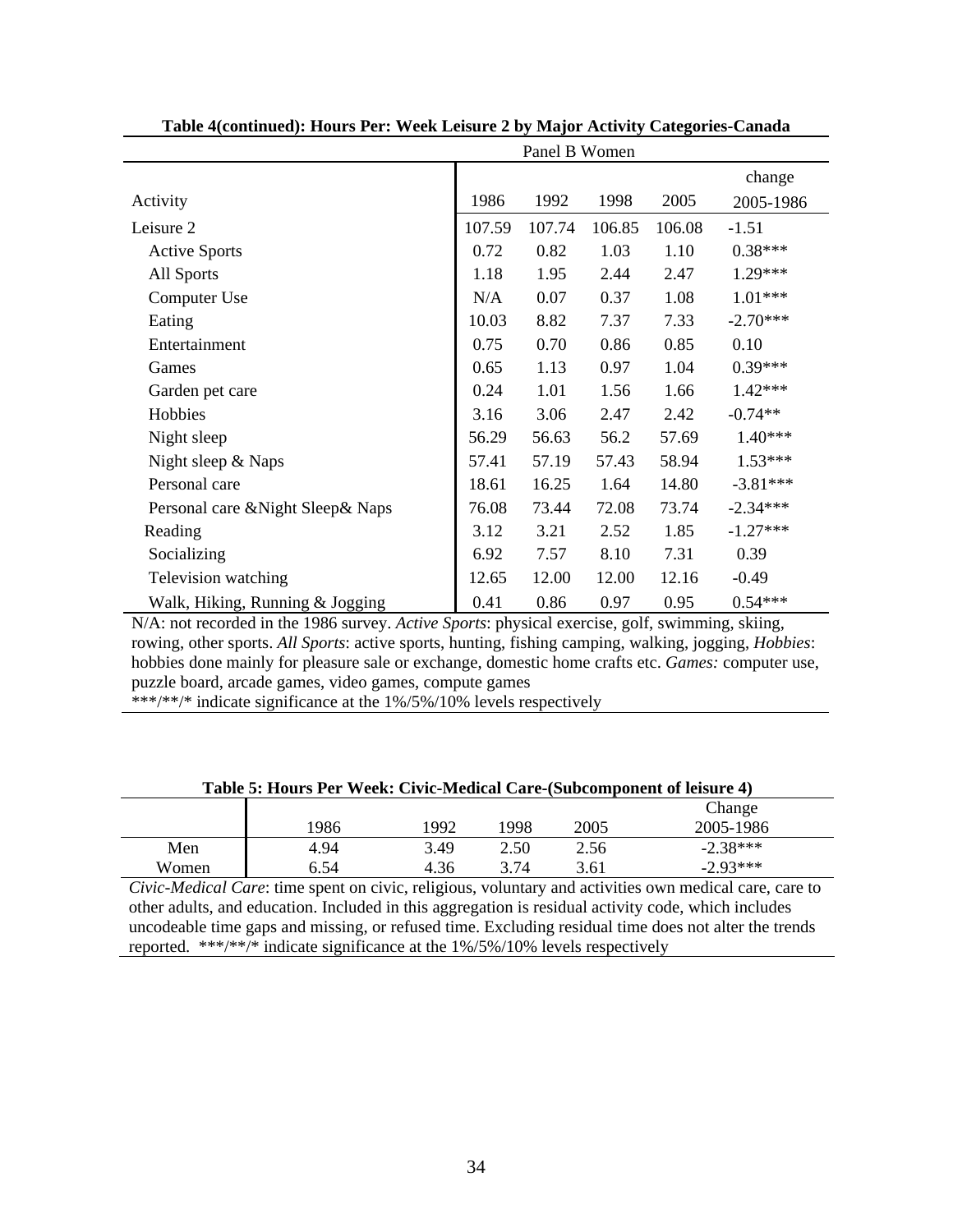|                  |          | CANADA                   |         |            |           |
|------------------|----------|--------------------------|---------|------------|-----------|
|                  | (A)      | (B)                      | (C)     |            | Change    |
|                  | Not High | High                     | Some    | (D)        |           |
|                  | School   | School                   | College | University | $(D)-(A)$ |
|                  |          | Men                      |         |            |           |
|                  |          | Panel A: Market Work     |         |            |           |
| 1986             | 38.13    | 42.53                    | 44.38   | 48.38      | 10.25     |
| 1992             | 38.92    | 43.83                    | 43.14   | 44.2       | 5.28      |
| 1998             | 40.33    | 46.37                    | 43.93   | 46.33      | 6.00      |
| 2005             | 42.86    | 45.29                    | 45.54   | 46.61      | 3.75      |
| Change 2005-1986 | 4.73     | 2.76                     | 1.16    | $-1.77$    |           |
|                  |          | Panel B: Non-Market Work |         |            |           |
| 1986             | 11.99    | 11.22                    | 11.92   | 12.43      | 0.44      |
| 1992             | 13.75    | 13.31                    | 13.78   | 12.66      | $-1.09$   |
| 1998             | 14.93    | 13.97                    | 14.08   | 14.31      | $-0.62$   |
| 2005             | 15.03    | 11.33                    | 14.04   | 13.27      | $-1.76$   |
| Change 2005-1986 | 3.04     | 0.11                     | 2.12    | 0.84       |           |
|                  |          | Panel C: Leisure 2       |         |            |           |
| 1986             | 110.20   | 108.85                   | 105.79  | 100.14     | $-10.06$  |
| 1992             | 112.63   | 108.38                   | 107.22  | 105.58     | $-7.05$   |
| 1998             | 110.87   | 105.23                   | 105.84  | 101.92     | $-8.95$   |
| 2005             | 109.23   | 108.16                   | 103.77  | 102.76     | $-6.47$   |
| Change 2005-1986 | $-0.97$  | $-0.69$                  | $-2.02$ | 2.62       |           |
|                  |          | Women                    |         |            |           |
|                  |          | Panel D: Market Work     |         |            |           |
| 1986             | 17.48    | 20.46                    | 25.58   | 29.53      | 12.05     |
| 1992             | 17.52    | 24.23                    | 28.43   | 32.77      | 15.25     |
| 1998             | 20.62    | 28.01                    | 28.80   | 33.07      | 12.45     |
| 2005             | 21.06    | 28.61                    | 31.88   | 34.80      | 13.74     |
| Change 2005-1986 | 3.58     | 8.15                     | 6.30    | 5.27       |           |
|                  |          | Panel E: Non-Market Work |         |            |           |
| 1986             | 30.36    | 27.60                    | 23.99   | 20.32      | $-10.04$  |
| 1992             | 28.62    | 27.07                    | 24.69   | 21.81      | $-6.81$   |
| 1998             | 28.42    | 26.47                    | 25.02   | 21.81      | $-6.61$   |
| 2005             | 27.81    | 23.84                    | 23.74   | 20.77      | $-7.04$   |
| Change 2005-1986 | $-2.55$  | $-3.76$                  | $-0.25$ | 0.45       |           |
|                  |          | Panel F: Leisure 2       |         |            |           |
| 1986             | 111.17   | 109.31                   | 107.08  | 103.03     | $-8.14$   |
| 1992             | 115.11   | 109.04                   | 105.19  | 103.99     | $-11.12$  |
| 1998             | 113.16   | 105.94                   | 105.75  | 103.24     | $-9.92$   |
| 2005             | 113.05   | 106.74                   | 103.71  | 103.00     | $-10.05$  |
| Change 2005-1986 | 1.88     | $-2.57$                  | $-3.37$ | $-0.03$    |           |

**Table 6: Hours Per Week: Market Non-Market Work & Leisure By Educational Attainment CANADA**

*Not High School*: did not complete high school. *High School*: Completed Secondary education. Some college: community college, some university and other category. *University*: Completed at least a bachelor's degree.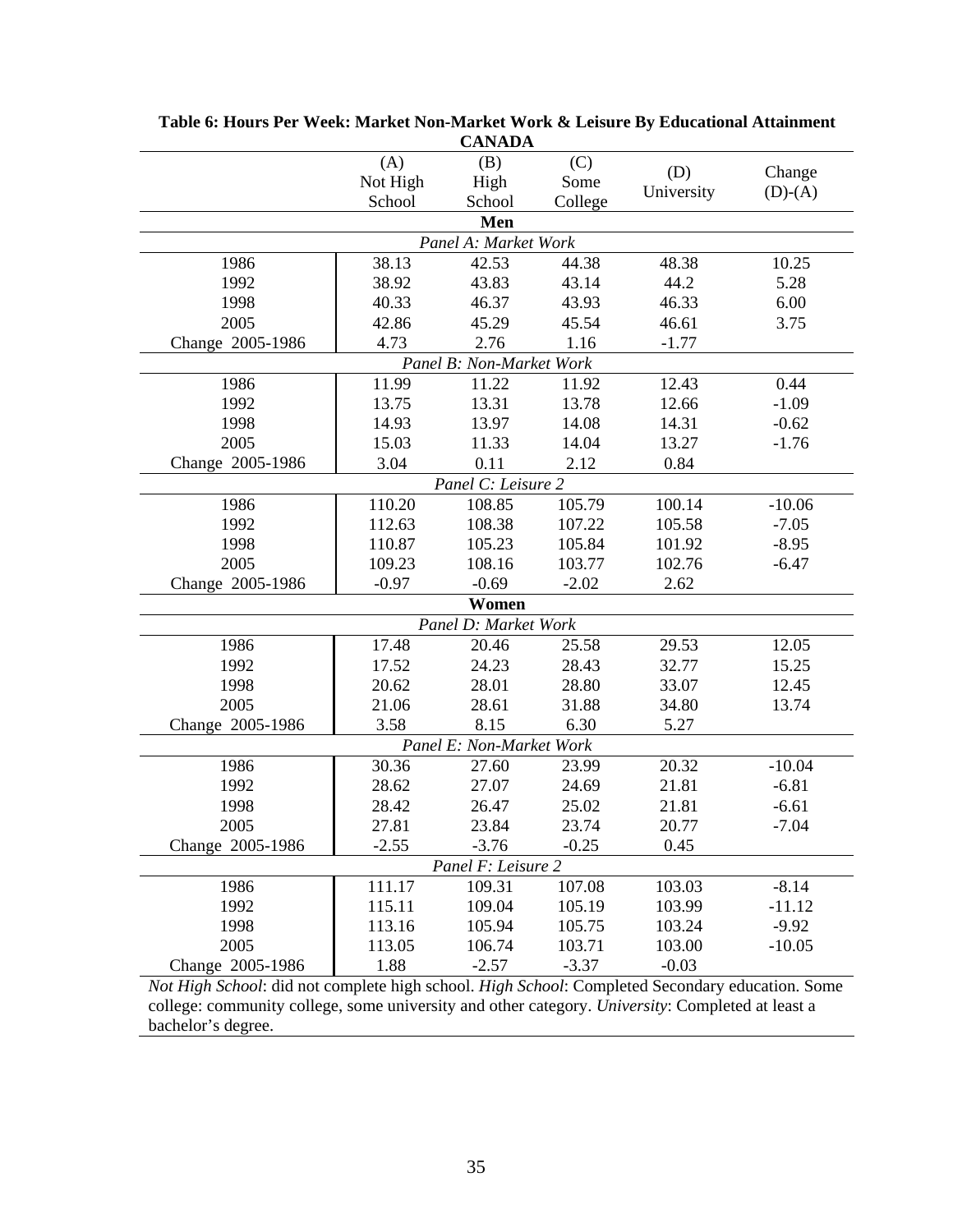|                    |                        | UMICU DIAICS             |             |                   |                     |  |  |
|--------------------|------------------------|--------------------------|-------------|-------------------|---------------------|--|--|
|                    | (A)<br>Not High School | (B)<br>High              | (C)<br>Some | (D)<br>University | Change<br>$(D)-(A)$ |  |  |
|                    |                        | School                   | College     |                   |                     |  |  |
|                    |                        | Men                      |             |                   |                     |  |  |
|                    |                        | Panel A: Market Work     |             |                   |                     |  |  |
| 1985               | 43.00                  | 42.87                    | 45.53       | 41.63             | $-1.37$             |  |  |
| 1993               | 42.93                  | 41.64                    | 40.01       | 46.64             | 3.71                |  |  |
| 2003               | 32.88                  | 39.54                    | 39.13       | 45.06             | 12.18               |  |  |
| Change 2003-1985   | $-10.12$               | $-3.33$                  | $-6.40$     | 3.43              |                     |  |  |
|                    |                        | Panel B: Non-Market Work |             |                   |                     |  |  |
| 1985               | 13.60                  | 13.31                    | 13.98       | 14.89             | 1.29                |  |  |
| 1993               | 11.75                  | 13.06                    | 13.71       | 10.78             | $-0.97$             |  |  |
| 2003               | 12.66                  | 13.78                    | 13.02       | 13.73             | 1.07                |  |  |
| Change 2003-1985   | $-0.94$                | 0.47                     | $-0.96$     | $-1.16$           |                     |  |  |
| Panel C: Leisure 2 |                        |                          |             |                   |                     |  |  |
| 1985               | 108.03                 | 107.54                   | 105.61      | 106.99            | $-1.04$             |  |  |
| 1993               | 111.94                 | 106.17                   | 108.01      | 105.06            | $-6.88$             |  |  |
| 2003               | 116.57                 | 108.79                   | 106.07      | 101.37            | $-15.20$            |  |  |
| Change 2003-1985   | 8.54                   | 1.25                     | 0.46        | $-5.62$           | $-14.16$            |  |  |
| Women              |                        |                          |             |                   |                     |  |  |
|                    |                        | Panel D: Market Work     |             |                   |                     |  |  |
| 1985               | 17.78                  | 23.64                    | 25.26       | 26.08             | 8.30                |  |  |
| 1993               | 18.25                  | 23.08                    | 27.73       | 32.56             | 14.31               |  |  |
| 2003               | 15.43                  | 24.55                    | 28.36       | 31.01             | 15.58               |  |  |
| Change 2003-1985   | $-2.35$                | 0.91                     | 3.10        | 4.93              |                     |  |  |
|                    |                        | Panel E: Non-Market Work |             |                   |                     |  |  |
|                    |                        |                          |             |                   |                     |  |  |
| 1985               | 28.92                  | 27.41                    | 26.68       | 24.72             | $-4.20$             |  |  |
| 1993               | 24.8                   | 24.92                    | 22.62       | 19.51             | $-5.29$             |  |  |
| 2003               | 26.22                  | 22.7                     | 20.22       | 20.76             | $-5.46$             |  |  |
| Change 2003-1985   | $-2.70$                | $-4.71$                  | $-6.46$     | $-3.96$           |                     |  |  |
|                    |                        | Panel F: Leisure 2       |             |                   |                     |  |  |
| 1985               | 113.48                 | 108.73                   | 107.07      | 105.80            | $-7.68$             |  |  |
| 1993               | 117.72                 | 111.96                   | 106.95      | 108.92            | $-8.80$             |  |  |
| 2003               | 113.39                 | 108.51                   | 105.19      | 103.02            | $-10.37$            |  |  |
| Change 2003-1985   | $-0.09$                | $-0.22$                  | $-1.88$     | $-2.78$           |                     |  |  |
|                    |                        |                          |             |                   |                     |  |  |

**Table 7: Hours Per Week Market Non-Market Work & Leisure By Educational Attainment-United States**

*Not High School*: did not complete high school. *High School*: Completed Secondary education. Some college: community college, some university and other category. *University*: Completed at least a bachelor's degree.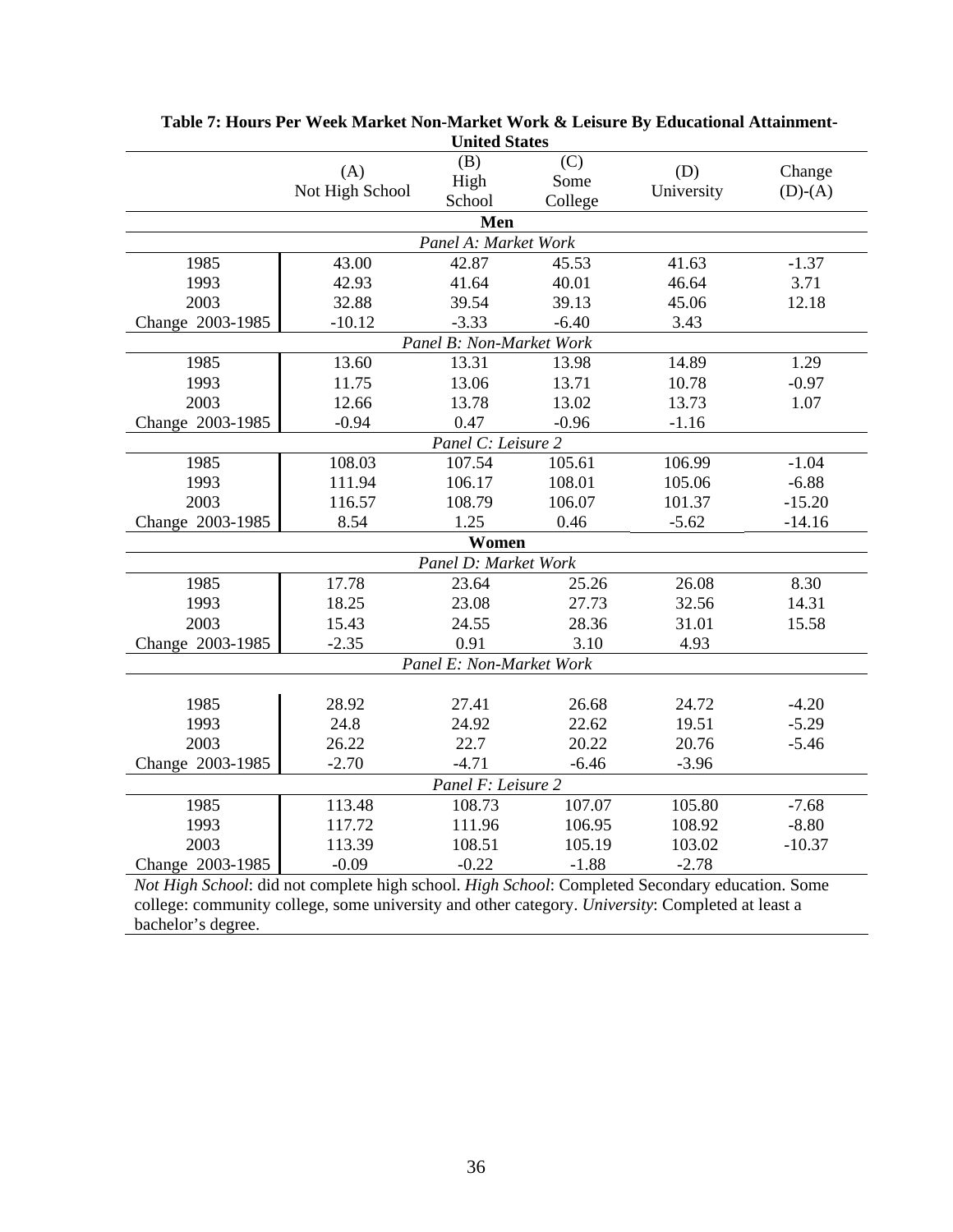|                                                                                  | <b>All Individuals</b>                                                           |               |                                                                                                      |  |  |  |  |
|----------------------------------------------------------------------------------|----------------------------------------------------------------------------------|---------------|------------------------------------------------------------------------------------------------------|--|--|--|--|
|                                                                                  | Panel A: Decomposition Evaluated at 1986 Demographic Weights and 2005 cell means |               |                                                                                                      |  |  |  |  |
|                                                                                  |                                                                                  | change due to | change due to difference                                                                             |  |  |  |  |
|                                                                                  | unconditional change                                                             | demographics  | in cell means                                                                                        |  |  |  |  |
| Market Work                                                                      | 5.84                                                                             | 2.00          | 3.84                                                                                                 |  |  |  |  |
| Non-Market Work                                                                  | $-0.34$                                                                          | $-0.26$       | $-0.08$                                                                                              |  |  |  |  |
| Leisure Measure 2                                                                | $-2.04$                                                                          | $-0.97$       | $-1.07$                                                                                              |  |  |  |  |
| Panel B: Decomposition Evaluated at 2005 Demographic Weights and 1986 cell means |                                                                                  |               |                                                                                                      |  |  |  |  |
|                                                                                  |                                                                                  | change due to | change due to difference                                                                             |  |  |  |  |
|                                                                                  | unconditional change                                                             | demographics  | in cell means                                                                                        |  |  |  |  |
| Market Work                                                                      | 5.84                                                                             | 2.26          | 3.58                                                                                                 |  |  |  |  |
| Non-Market Work                                                                  | $-0.34$                                                                          | $-0.77$       | 0.43                                                                                                 |  |  |  |  |
| Leisure Measure 2                                                                | $-2.04$                                                                          | $-1.27$       | $-0.77$                                                                                              |  |  |  |  |
|                                                                                  | Men                                                                              |               |                                                                                                      |  |  |  |  |
|                                                                                  | Panel C: Decomposition Evaluated at 1986 Demographic Weights and 2005 cell means |               |                                                                                                      |  |  |  |  |
|                                                                                  |                                                                                  | change due to | change due to difference                                                                             |  |  |  |  |
|                                                                                  | unconditional change                                                             | demographics  | in cell means                                                                                        |  |  |  |  |
| Market Work                                                                      | 2.75                                                                             | 0.29          | 2.46                                                                                                 |  |  |  |  |
| Non-Market Work                                                                  | 2.05                                                                             | 0.39          | 1.66                                                                                                 |  |  |  |  |
| Leisure Measure 2                                                                | $-1.66$                                                                          | $-0.65$       | $-1.01$                                                                                              |  |  |  |  |
| Panel D: Decomposition Evaluated at 2005 Demographic Weights and 1986 cell means |                                                                                  |               |                                                                                                      |  |  |  |  |
| change due to<br>change due to difference                                        |                                                                                  |               |                                                                                                      |  |  |  |  |
|                                                                                  | unconditional change                                                             | demographics  | in cell means                                                                                        |  |  |  |  |
| Market Work                                                                      | 2.75                                                                             | 2.12          | 0.63                                                                                                 |  |  |  |  |
| Non-Market Work                                                                  | 2.05                                                                             | 0.22          | 1.83                                                                                                 |  |  |  |  |
| Leisure Measure 2                                                                | $-1.66$                                                                          | $-1.71$       | 0.05                                                                                                 |  |  |  |  |
|                                                                                  | Women                                                                            |               |                                                                                                      |  |  |  |  |
|                                                                                  | Panel E: Decomposition Evaluated at 1986 Demographic Weights and 2005 cell means |               |                                                                                                      |  |  |  |  |
|                                                                                  |                                                                                  | change due to | change due to difference                                                                             |  |  |  |  |
|                                                                                  | <b>Unconditional Change</b>                                                      | demographics  | in cell means                                                                                        |  |  |  |  |
|                                                                                  |                                                                                  |               |                                                                                                      |  |  |  |  |
| Market Work                                                                      | 8.47                                                                             | 3.32          | 5.15                                                                                                 |  |  |  |  |
| Non-Market Work                                                                  | $-2.41$                                                                          | $-0.67$       | $-1.74$                                                                                              |  |  |  |  |
| Leisure Measure 2                                                                | $-2.40$                                                                          | $-1.27$       | $-1.13$                                                                                              |  |  |  |  |
|                                                                                  | Panel F: Decomposition Evaluated at 2005 Demographic Weights and 1986 cell means |               |                                                                                                      |  |  |  |  |
|                                                                                  |                                                                                  | change due to | change due to difference                                                                             |  |  |  |  |
|                                                                                  | <b>Unconditional Change</b>                                                      | demographics  | in cell means                                                                                        |  |  |  |  |
| Market Work                                                                      | 8.47                                                                             | 1.93          | 6.54                                                                                                 |  |  |  |  |
| Non-Market Work                                                                  | $-2.41$                                                                          | $-3.39$       | 0.98                                                                                                 |  |  |  |  |
| Leisure Measure 2                                                                | $-2.40$                                                                          | $-0.81$       | $-1.59$                                                                                              |  |  |  |  |
|                                                                                  |                                                                                  |               | Blinder Oaxaca decomposition of unconditional change in hours per week. The first column reports the |  |  |  |  |
|                                                                                  |                                                                                  |               | unconditional change. The second column reported the change due to demographics changes over time    |  |  |  |  |
|                                                                                  |                                                                                  |               | evaluated at 2005 and 1986 cell means. The third column reports changes in the unconditional men due |  |  |  |  |

| Table 8: Decomposition of Unconditional Changes in Hours Per week-Canada |  |  |  |  |  |  |
|--------------------------------------------------------------------------|--|--|--|--|--|--|
| $\lambda$ 11 T., .12 . 2 1 .                                             |  |  |  |  |  |  |

to changes within demographic groups evaluated at the 1986 and 2005 demographic composition respectively.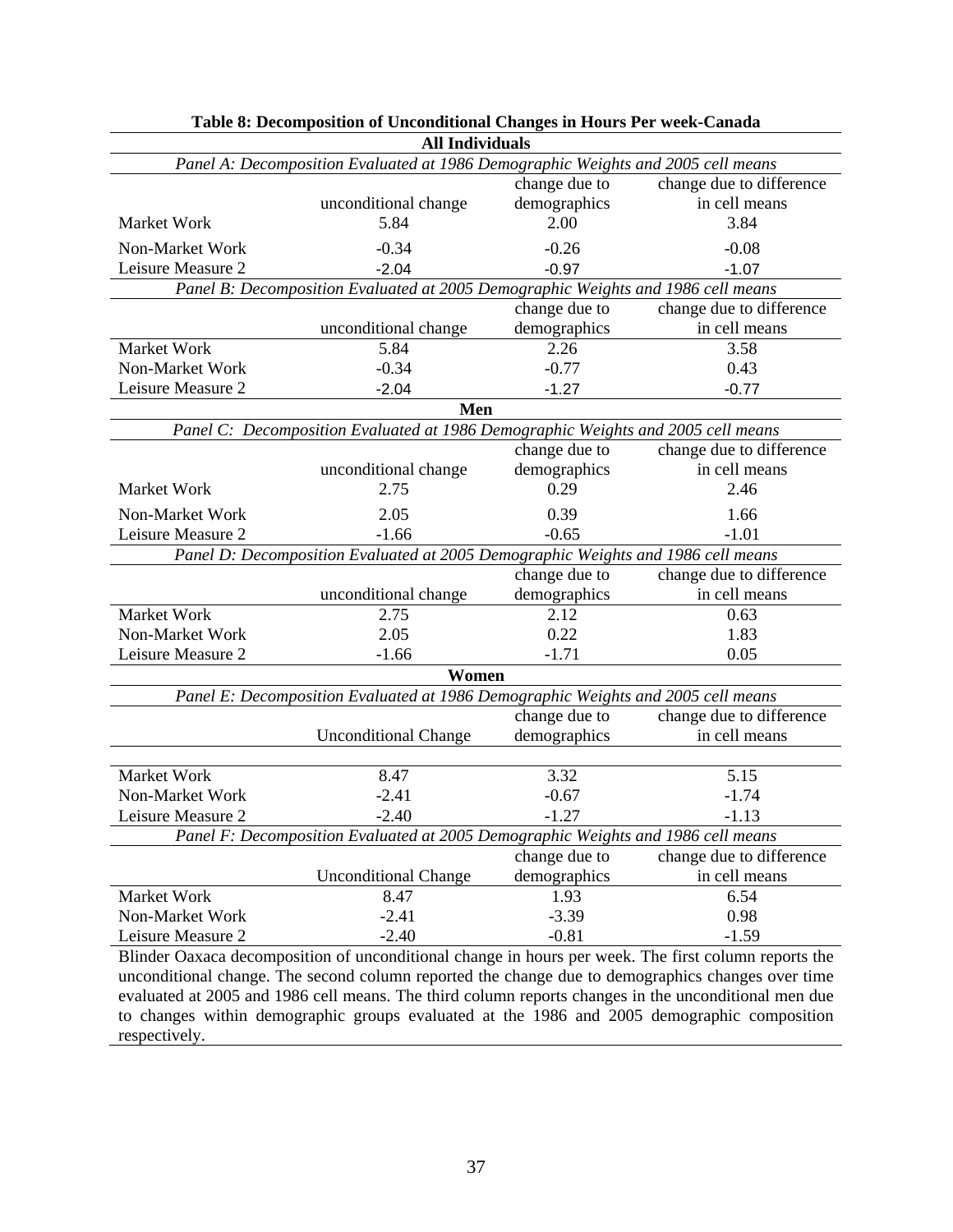



**Figure 2 Market and Core Markte Work-Deviations from 1985 Hours per Week United States**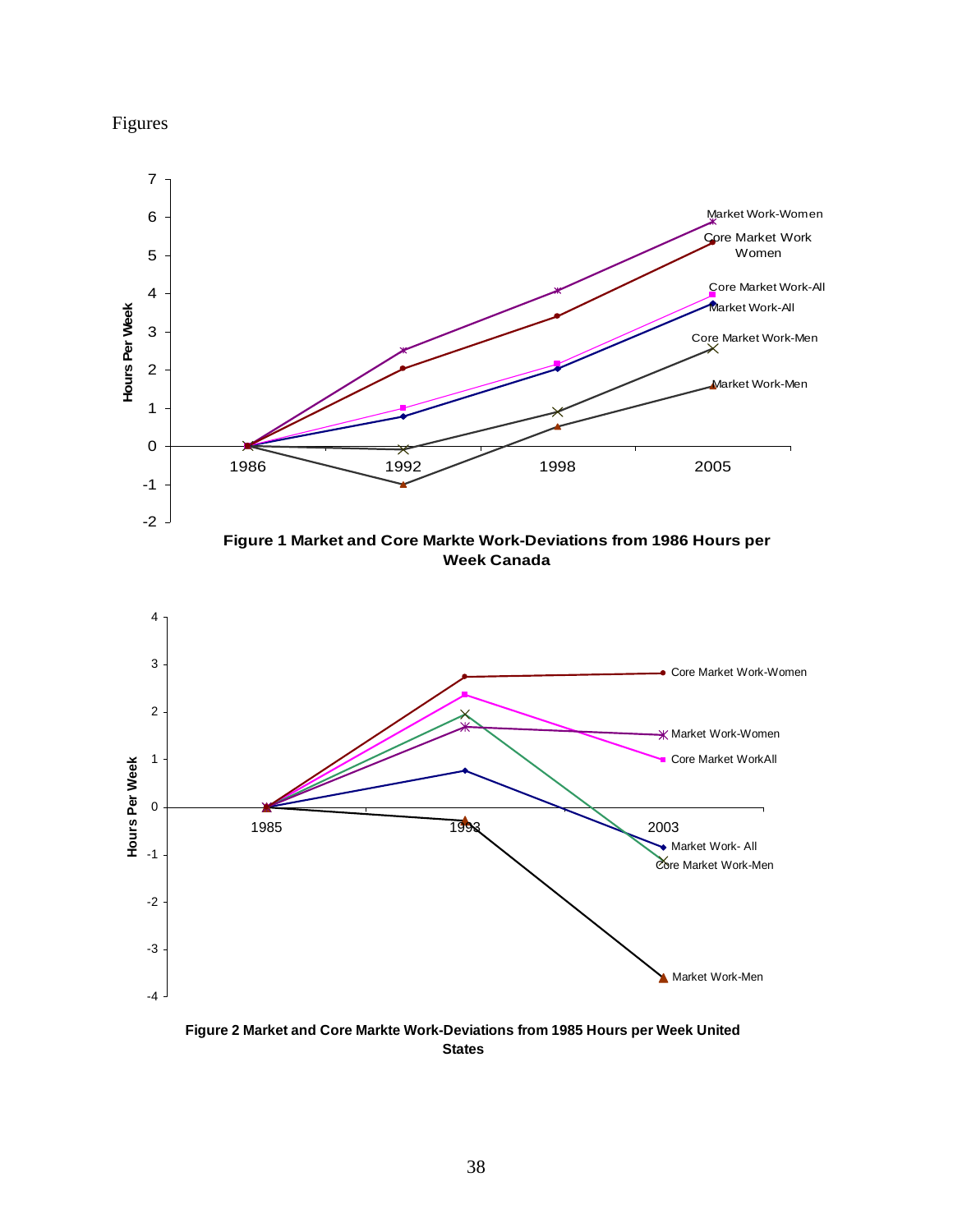|                             | Appendix Table A1: Time Use Classification and Demographic Variables     |
|-----------------------------|--------------------------------------------------------------------------|
| Activity                    | Description/Composition of some activities included                      |
| Market Work                 | work for pay at main job, searching for work, snacks at work, idle       |
|                             | time at work travel to and from work, travel during work                 |
| <b>Core Market Work</b>     | Paid at main job, work at secondary job, searching for work (excluded    |
|                             | for the U.S.)                                                            |
|                             | cooking and washing up, housekeeping, maintenance and repair             |
| Non Market Work             | (indoor and outdoor) shopping for goods and services (excluding          |
|                             | medical care), gardening and pet care, household administration, other   |
|                             | household work                                                           |
| <b>Core Non-Market Work</b> | cooking and washing up, housekeeping, maintenance and repair             |
|                             | (indoor and outdoor)                                                     |
| Obtaining goods             | everyday shopping for goods, personal and professional services          |
|                             | (excluding medical care)                                                 |
|                             | baby care, putting children to bed, unpaid babysitting, medical care of  |
| Childcare                   | children, play with children, reading and talking, teaching and          |
|                             | reprimanding                                                             |
| Total work                  | non market work & market work                                            |
|                             | entertainment, social activities, sports and hobbies, play, media and    |
| Leisure 1                   | communication relaxation activities, reading, garden and pet care,       |
|                             | computer use, hunting fishing, walking hiking, coaching (excluded for    |
|                             | the U.S.)                                                                |
| Leisure 2                   | Leisure $1 \&$ personal care activities                                  |
| Leisure 3                   | Leisure_2 & childcare                                                    |
| Leisure 4                   | Total time available in a day- total work                                |
| Total child care            | Play with children Helping teaching, reprimanding, recreational child    |
| Personal care               | Sex, eating, sleeping essential, naps, meals at home or restaurant       |
|                             | Professional union meetings, religious meetings, political activities,   |
| Civic and voluntary         | child youth and family organizations, medical care household adults,     |
| actives                     | personal care household adults, care for disabled or ill, travel related |
|                             | to civic & voluntary activities,                                         |
| Education                   | Full time classes other classes, leisure and special interest classes,   |
|                             | special lectures occasional                                              |